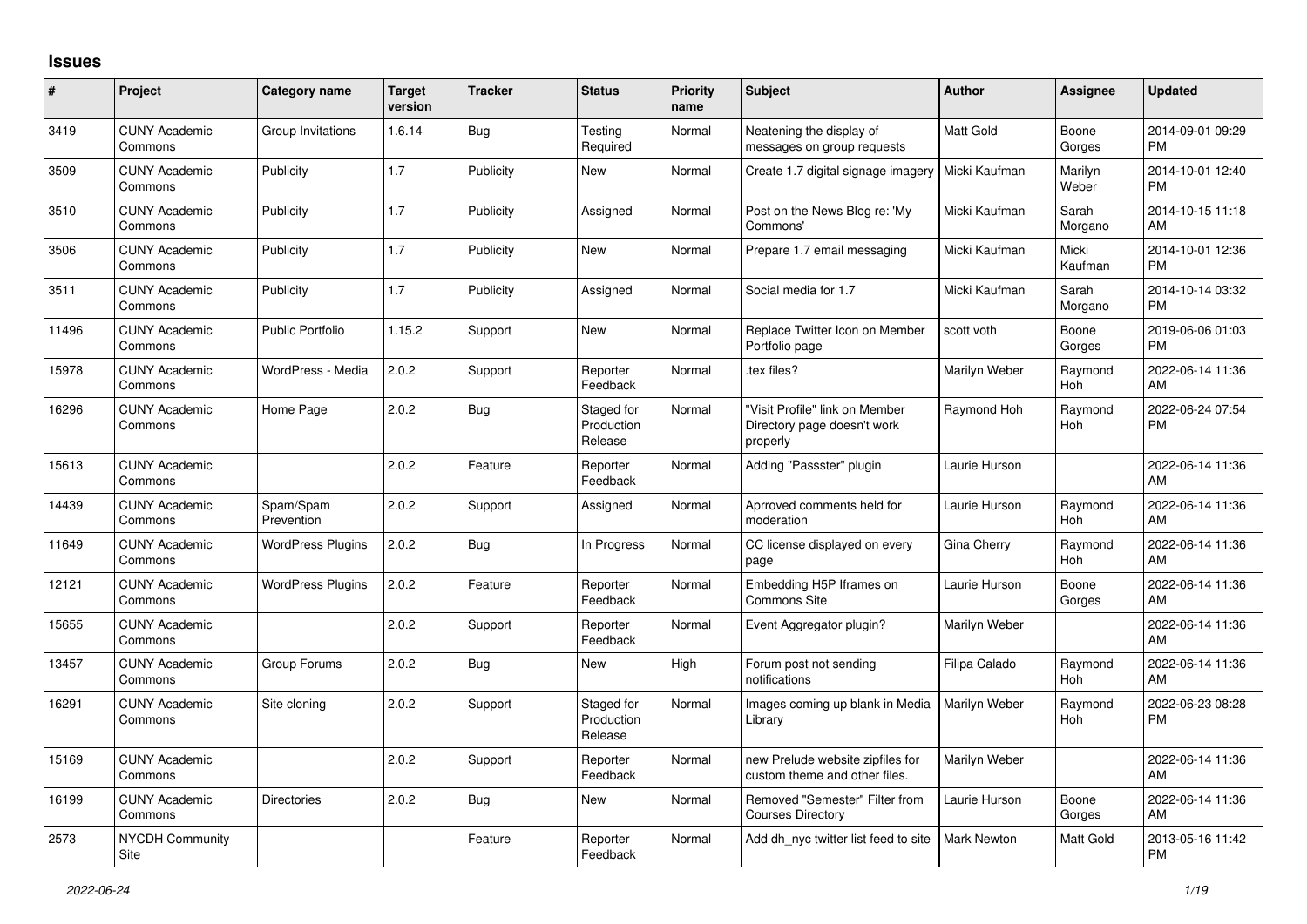| #     | Project                                                                 | Category name            | <b>Target</b><br>version | <b>Tracker</b> | <b>Status</b>        | <b>Priority</b><br>name | <b>Subject</b>                                                         | <b>Author</b>           | <b>Assignee</b>       | <b>Updated</b>                |
|-------|-------------------------------------------------------------------------|--------------------------|--------------------------|----------------|----------------------|-------------------------|------------------------------------------------------------------------|-------------------------|-----------------------|-------------------------------|
| 2571  | <b>NYCDH Community</b><br>Site                                          |                          |                          | Feature        | Assigned             | Normal                  | Add Google custom search box to<br>homepage                            | <b>Mark Newton</b>      | Raymond<br>Hoh        | 2013-05-18 07:49<br><b>PM</b> |
| 16290 | <b>CUNY Academic</b><br>Commons                                         |                          |                          | Feature        | Reporter<br>Feedback | Normal                  | Add Table Of Contents Block<br>plug-in                                 | Raffi<br>Khatchadourian |                       | 2022-06-24 10:26<br>AM        |
| 2574  | <b>NYCDH Community</b><br>Site                                          |                          |                          | Feature        | Assigned             | Normal                  | Add Way to Upload Files to<br>Groups                                   | <b>Mark Newton</b>      | Raymond<br><b>Hoh</b> | 2013-05-18 07:46<br><b>PM</b> |
| 15370 | <b>CUNY Academic</b><br>Commons                                         |                          |                          | Support        | Reporter<br>Feedback | Normal                  | All-in-One Event Calendar?                                             | Marilyn Weber           |                       | 2022-02-17 11:03<br>AM        |
| 16294 | <b>CUNY Academic</b><br>Commons                                         |                          |                          | Bug            | <b>New</b>           | Urgent                  | CAC is down                                                            | Raffi<br>Khatchadourian |                       | 2022-06-24 02:36<br><b>PM</b> |
| 15516 | <b>CUNY Academic</b><br>Commons                                         | <b>WordPress Plugins</b> |                          | <b>Bug</b>     | Reporter<br>Feedback | Normal                  | Can't publish or save draft of post<br>on wordpress.com                | Raffi<br>Khatchadourian | Raymond<br><b>Hoh</b> | 2022-03-02 05:52<br><b>PM</b> |
| 14936 | <b>CUNY Academic</b><br>Commons                                         |                          |                          | <b>Bug</b>     | <b>New</b>           | Normal                  | Commons websites blocked by<br>SPS campus network                      | Laurie Hurson           |                       | 2021-11-03 03:57<br><b>PM</b> |
| 12062 | AD/O365 Transition<br>from NonMatric to<br><b>Matriculated Students</b> |                          |                          | Feature        | In Progress          | Normal                  | create solution and console<br>project                                 | Emilio Rodriguez        | Emilio<br>Rodriguez   | 2019-11-12 03:56<br><b>PM</b> |
| 15260 | <b>CUNY Academic</b><br>Commons                                         |                          |                          | Support        | Reporter<br>Feedback | Normal                  | Diacritical markings   European<br><b>Stages</b>                       | Marilyn Weber           |                       | 2022-02-04 08:16<br>AM        |
| 14940 | <b>CUNY Academic</b><br>Commons                                         |                          |                          | <b>Bug</b>     | <b>New</b>           | Normal                  | Discrepancy between Commons<br>profile "sites" and actual # of sites   | Laurie Hurson           |                       | 2021-11-08 11:09<br>AM        |
| 15565 | <b>CUNY Academic</b><br>Commons                                         |                          |                          | Support        | New                  | Normal                  | Events - send updates to an email   Marilyn Weber<br>listserv          |                         |                       | 2022-03-10 01:06<br><b>PM</b> |
| 14792 | <b>CUNY Academic</b><br>Commons                                         |                          |                          | Bug            | <b>New</b>           | Normal                  | Inconsistent email notifications<br>from gravity forms                 | Raffi<br>Khatchadourian |                       | 2021-10-04 01:50<br><b>PM</b> |
| 2577  | <b>NYCDH Community</b><br>Site                                          |                          |                          | Feature        | Assigned             | Low                     | Investigate Potential to Add Links<br>to the Forum                     | <b>Mark Newton</b>      | Alex Gil              | 2013-05-16 09:40<br><b>PM</b> |
| 2618  | NYCDH Community<br>Site                                                 |                          |                          | Bug            | Assigned             | Low                     | Mark blogs as spam when created   Matt Gold<br>by users marked as spam |                         | Boone<br>Gorges       | 2013-06-09 11:38<br><b>PM</b> |
| 15757 | <b>CUNY Academic</b><br>Commons                                         |                          |                          | <b>Bug</b>     | <b>New</b>           | Normal                  | Members # do not match                                                 | Laurie Hurson           |                       | 2022-03-30 04:52<br><b>PM</b> |
| 8992  | NYCDH Community<br>Site                                                 |                          |                          | <b>Bug</b>     | Assigned             | Normal                  | Multiple RBE error reports                                             | Matt Gold               | Raymond<br><b>Hoh</b> | 2017-12-11 05:43<br><b>PM</b> |
| 11968 | JustPublics@365<br>MediaCamp                                            |                          |                          | Feature        | <b>New</b>           | Normal                  | Nanoscience Retractable Display<br>Unit                                | Donald Cherry           | Bonnie<br>Eissner     | 2021-02-19 08:50<br>AM        |
| 16255 | <b>CUNY Academic</b><br>Commons                                         | WordPress (misc)         |                          | Bug            | <b>New</b>           | Normal                  | Need to define 'MULTISITE'<br>constant in wp-config.php                | Raymond Hoh             |                       | 2022-06-19 09:31<br>AM        |
| 15045 | <b>CUNY Academic</b><br>Commons                                         |                          |                          | Support        | <b>New</b>           | Normal                  | no result for KCeL in the search<br>box on the commons                 | Marilyn Weber           |                       | 2021-12-10 11:29<br>AM        |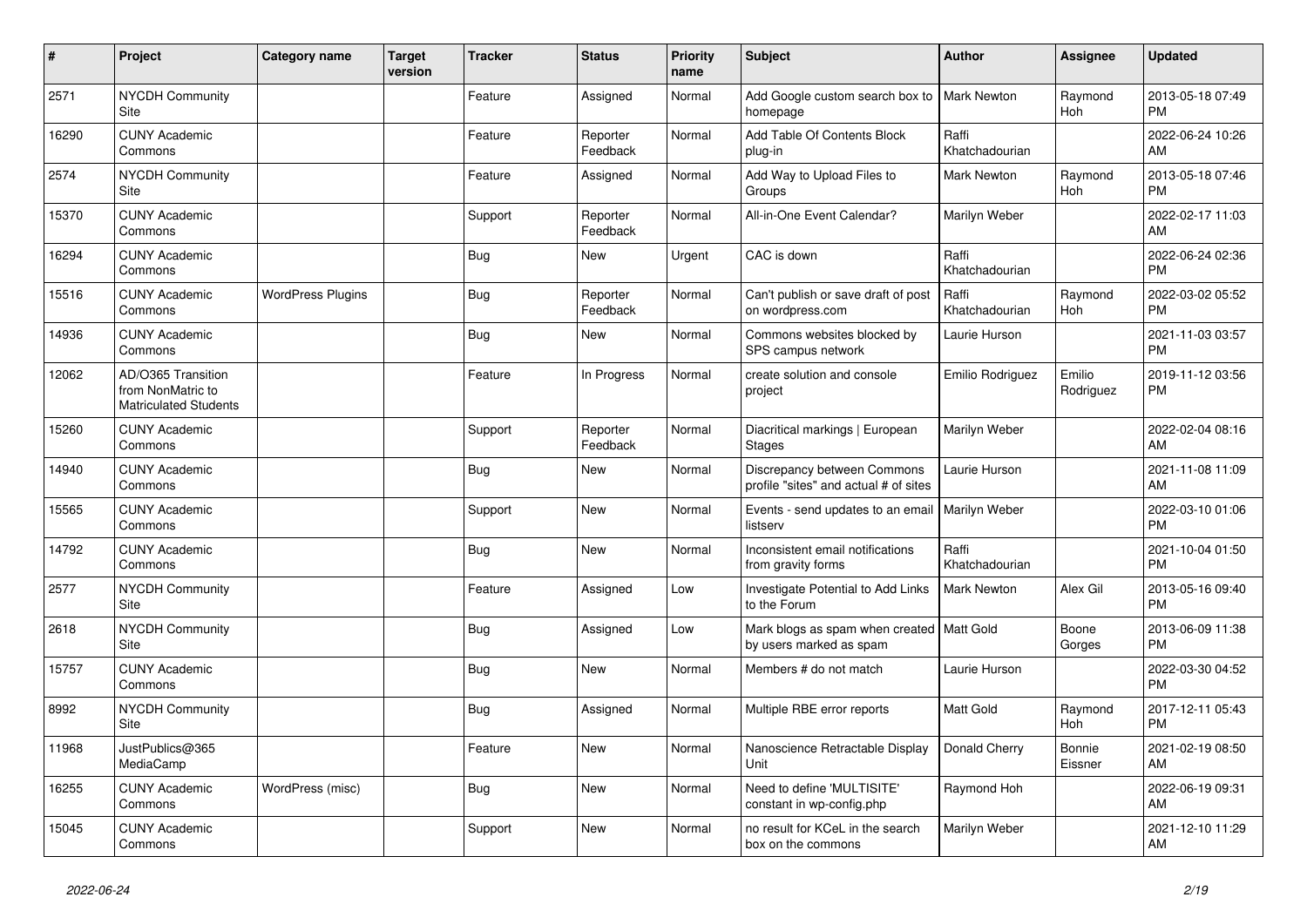| #     | Project                         | <b>Category name</b>           | <b>Target</b><br>version | <b>Tracker</b> | <b>Status</b>        | <b>Priority</b><br>name | <b>Subject</b>                                                     | <b>Author</b>           | <b>Assignee</b>       | <b>Updated</b>                |
|-------|---------------------------------|--------------------------------|--------------------------|----------------|----------------------|-------------------------|--------------------------------------------------------------------|-------------------------|-----------------------|-------------------------------|
| 15685 | <b>CUNY Academic</b><br>Commons |                                |                          | Support        | <b>New</b>           | High                    | problem with chrome?                                               | Marilyn Weber           |                       | 2022-04-25 03:40<br><b>PM</b> |
| 16110 | <b>CUNY Academic</b><br>Commons |                                |                          | Support        | Reporter<br>Feedback | Normal                  | remove Creative Commons<br>license from pages?                     | Marilyn Weber           | Raymond<br><b>Hoh</b> | 2022-05-17 06:11<br><b>PM</b> |
| 16099 | <b>CUNY Academic</b><br>Commons |                                |                          | Support        | Reporter<br>Feedback | Normal                  | request for Newsletter Glue                                        | Marilyn Weber           |                       | 2022-05-13 12:14<br><b>PM</b> |
| 16245 | <b>CUNY Academic</b><br>Commons | WordPress (misc)               |                          | <b>Bug</b>     | Reporter<br>Feedback | Normal                  | Save Button missing on<br><b>WordPress Profile page</b>            | scott voth              | Raymond<br><b>Hoh</b> | 2022-06-16 03:09<br><b>PM</b> |
| 15767 | <b>CUNY Academic</b><br>Commons | WordPress (misc)               |                          | Support        | <b>New</b>           | Normal                  | Site loading slowly                                                | scott voth              | Boone<br>Gorges       | 2022-04-04 08:56<br><b>PM</b> |
| 14908 | <b>CUNY Academic</b><br>Commons | Performance                    |                          | <b>Bug</b>     | <b>New</b>           | Normal                  | Stale object cache on cdev                                         | Raymond Hoh             | Boone<br>Gorges       | 2021-12-07 09:45<br>AM        |
| 16177 | <b>CUNY Academic</b><br>Commons | Reply By Email                 |                          | Bug            | New                  | Normal                  | Switch to Inbound mode for RBE                                     | Raymond Hoh             | Raymond<br>Hoh        | 2022-05-30 04:32<br><b>PM</b> |
| 2576  | <b>NYCDH Community</b><br>Site  |                                |                          | Bug            | Hold                 | Low                     | Test Next Button in Javascript<br><b>Tutorial Under Activities</b> | <b>Mark Newton</b>      | Alex Gil              | 2013-05-18 02:55<br><b>PM</b> |
| 14784 | <b>CUNY Academic</b><br>Commons |                                |                          | Support        | Reporter<br>Feedback | Normal                  | User report of logo problem when<br>using Customizer theme         | Marilyn Weber           |                       | 2021-09-17 10:25<br>AM        |
| 10439 | <b>CUNY Academic</b><br>Commons | Design                         | 2.1.0                    | Design/UX      | <b>New</b>           | Normal                  | <b>Create Style Guide for Commons</b>                              | Sonja Leix              | Sara Cannon           | 2022-06-23 06:20<br>PM        |
| 13946 | <b>CUNY Academic</b><br>Commons | <b>WordPress Plugins</b>       | 2.1.0                    | Support        | Assigned             | Normal                  | <b>Custom Embed handler For</b><br>OneDrive files                  | scott voth              | Raymond<br>Hoh        | 2022-05-26 10:46<br>AM        |
| 13891 | <b>CUNY Academic</b><br>Commons | Internal Tools and<br>Workflow | 2.1.0                    | Feature        | New                  | Normal                  | Migrate automated linting to<br>GitHub Actions                     | Boone Gorges            | Jeremy Felt           | 2022-05-26 10:45<br>AM        |
| 15194 | <b>CUNY Academic</b><br>Commons | Internal Tools and<br>Workflow | 2.1.0                    | Feature        | New                  | Normal                  | PHPCS sniff for un-restored<br>switch_to_blog() calls              | Boone Gorges            | Jeremy Felt           | 2022-05-26 10:45<br>AM        |
| 15883 | <b>CUNY Academic</b><br>Commons |                                | 2.1.0                    | Feature        | <b>New</b>           | Normal                  | Release BPGES update                                               | Boone Gorges            | Boone<br>Gorges       | 2022-05-26 10:39<br>AM        |
| 3330  | <b>CUNY Academic</b><br>Commons | My Commons                     | Future<br>release        | Feature        | Assigned             | Normal                  | 'Commons Information" tool                                         | Boone Gorges            | Chris Stein           | 2014-09-22 08:46<br><b>PM</b> |
| 5182  | <b>CUNY Academic</b><br>Commons | Social Paper                   | Future<br>release        | Design/UX      | <b>New</b>           | Normal                  | "Publishing" a private paper on<br>social paper?                   | Raffi<br>Khatchadourian | Boone<br>Gorges       | 2016-10-13 04:12<br><b>PM</b> |
| 481   | <b>CUNY Academic</b><br>Commons | Groups (misc)                  | Future<br>release        | Feature        | Assigned             | Normal                  | ability to archive inactive groups<br>and blogs                    | Michael Mandiberg       | Samantha<br>Raddatz   | 2015-11-09 05:56<br><b>PM</b> |
| 11789 | <b>CUNY Academic</b><br>Commons | Courses                        | Future<br>release        | Feature        | <b>New</b>           | Normal                  | Ability to remove item from<br>Courses list                        | Laurie Hurson           | Sonja Leix            | 2019-09-24 12:28<br><b>PM</b> |
| 5827  | <b>CUNY Academic</b><br>Commons | <b>Public Portfolio</b>        | Future<br>release        | <b>Bug</b>     | Assigned             | Normal                  | Academic Interests square<br>bracket links not working             | scott voth              | Chris Stein           | 2016-08-11 11:59<br>PM        |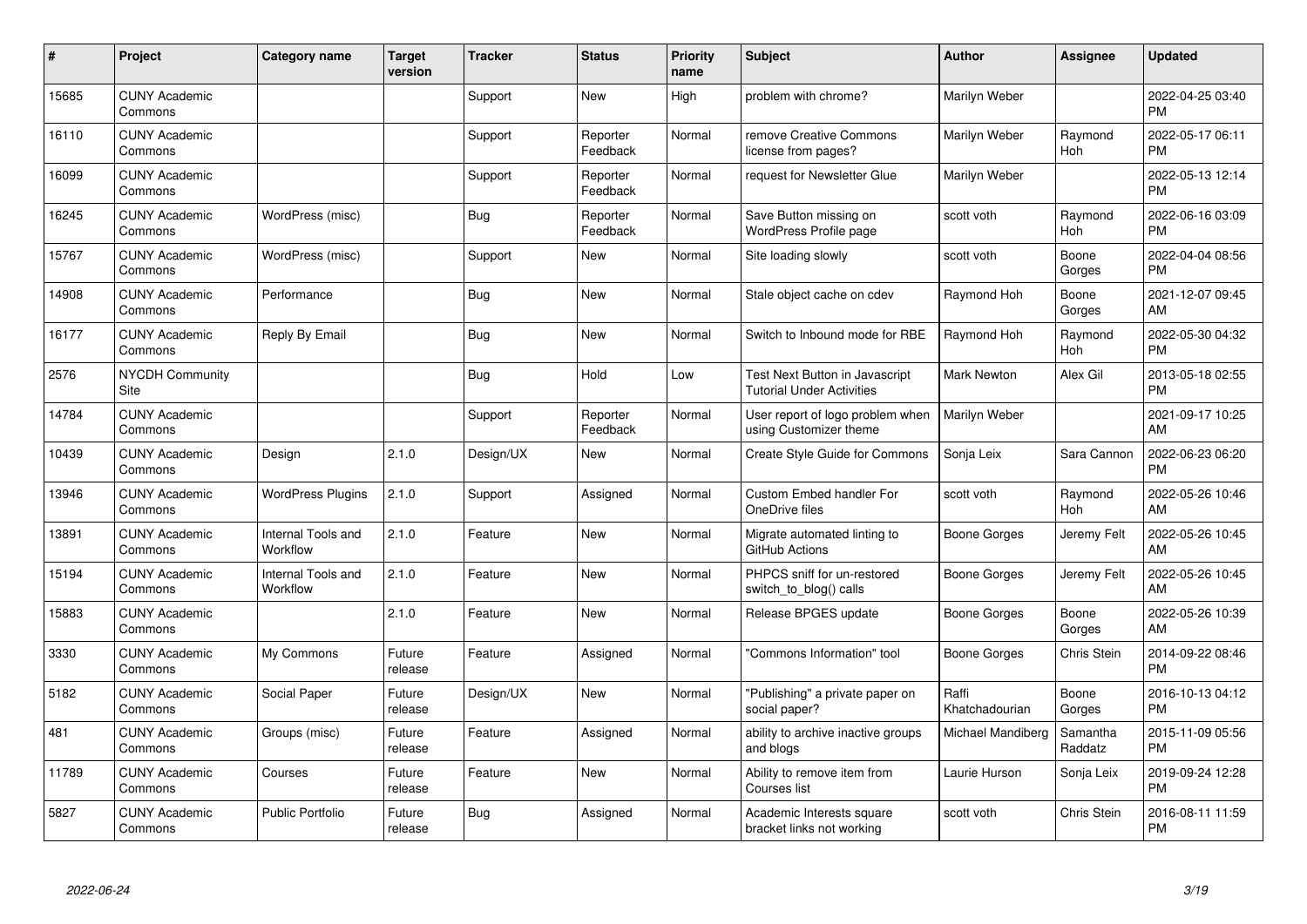| #     | <b>Project</b>                  | <b>Category name</b>     | <b>Target</b><br>version | <b>Tracker</b> | <b>Status</b>        | <b>Priority</b><br>name | <b>Subject</b>                                                                                  | <b>Author</b>    | Assignee              | <b>Updated</b>                |
|-------|---------------------------------|--------------------------|--------------------------|----------------|----------------------|-------------------------|-------------------------------------------------------------------------------------------------|------------------|-----------------------|-------------------------------|
| 3939  | <b>CUNY Academic</b><br>Commons | <b>WordPress Plugins</b> | Future<br>release        | Bug            | Hold                 | Normal                  | Activity stream support for<br>Co-Authors Plus plugin                                           | Raymond Hoh      | Raymond<br>Hoh        | 2015-11-09 06:13<br><b>PM</b> |
| 4221  | <b>CUNY Academic</b><br>Commons | Group Forums             | Future<br>release        | Design/UX      | Assigned             | Normal                  | Add 'Number of Posts' display<br>option to Forum page                                           | Samantha Raddatz | Samantha<br>Raddatz   | 2015-06-26 02:21<br><b>PM</b> |
| 9895  | <b>CUNY Academic</b><br>Commons | Onboarding               | Future<br>release        | Feature        | Assigned             | Normal                  | Add "Accept Invitation"<br>link/button/function to Group<br>and/or Site invitation emails?      | Luke Waltzer     | Boone<br>Gorges       | 2018-06-07 12:42<br><b>PM</b> |
| 10226 | <b>CUNY Academic</b><br>Commons | Courses                  | Future<br>release        | Feature        | <b>New</b>           | Normal                  | Add "My Courses" to drop down<br>list                                                           | scott voth       | Boone<br>Gorges       | 2021-11-19 12:42<br><b>PM</b> |
| 5488  | <b>CUNY Academic</b><br>Commons | Social Paper             | Future<br>release        | Bug            | <b>New</b>           | Normal                  | Add a "last edited by" field to<br>Social Paper group directories                               | Boone Gorges     |                       | 2016-04-21 10:05<br><b>PM</b> |
| 9835  | <b>CUNY Academic</b><br>Commons | Group Forums             | Future<br>release        | <b>Bug</b>     | Assigned             | Normal                  | add a "like" function?                                                                          | Marilyn Weber    | <b>Erik Trainer</b>   | 2018-06-05 01:49<br><b>PM</b> |
| 3492  | <b>CUNY Academic</b><br>Commons | <b>WordPress Themes</b>  | Future<br>release        | Support        | Assigned             | Normal                  | Add CBOX theme to the<br>Commons                                                                | scott voth       | Raymond<br><b>Hoh</b> | 2014-10-08 05:55<br><b>PM</b> |
| 11945 | <b>CUNY Academic</b><br>Commons | Reckoning                | Future<br>release        | Feature        | Reporter<br>Feedback | Normal                  | Add Comments bubble to<br>Reckoning views                                                       | Boone Gorges     | Boone<br>Gorges       | 2019-11-12 05:14<br><b>PM</b> |
| 3220  | <b>CUNY Academic</b><br>Commons | <b>Public Portfolio</b>  | Future<br>release        | Feature        | Assigned             | Normal                  | Add indent/outdent option to<br>Formatting Buttons on Profile<br>Page                           | Matt Gold        | Boone<br>Gorges       | 2014-05-21 10:39<br><b>PM</b> |
| 4222  | <b>CUNY Academic</b><br>Commons | <b>User Experience</b>   | Future<br>release        | Design/UX      | <b>New</b>           | Normal                  | Add information to 'Delete<br>Account' page                                                     | Samantha Raddatz | scott voth            | 2015-06-26 11:35<br>AM        |
| 4225  | <b>CUNY Academic</b><br>Commons | DiRT Integration         | Future<br>release        | Design/UX      | <b>New</b>           | Normal                  | Add information to DIRT page (in<br>Create a Group)                                             | Samantha Raddatz | <b>Matt Gold</b>      | 2015-06-26 03:14<br><b>PM</b> |
| 8675  | <b>CUNY Academic</b><br>Commons | User Onboarding          | Future<br>release        | Bug            | Reporter<br>Feedback | Low                     | Add new User search screen calls<br>for the input of email address but<br>doesn't work with one | Paul Hebert      | Boone<br>Gorges       | 2017-10-11 11:17<br>AM        |
| 4226  | <b>CUNY Academic</b><br>Commons | <b>BuddyPress Docs</b>   | Future<br>release        | Design/UX      | <b>New</b>           | Normal                  | Add option to connect a Doc with<br>a Group                                                     | Samantha Raddatz | Samantha<br>Raddatz   | 2015-09-09 04:08<br><b>PM</b> |
| 2223  | <b>CUNY Academic</b><br>Commons | <b>WordPress Plugins</b> | Future<br>release        | Feature        | Assigned             | Low                     | Add Participad to the CUNY<br><b>Academic Commons</b>                                           | Matt Gold        | Boone<br>Gorges       | 2014-09-17 10:03<br><b>PM</b> |
| 5199  | <b>CUNY Academic</b><br>Commons | Social Paper             | Future<br>release        | Feature        | <b>New</b>           | Normal                  | add tables to the SP editor                                                                     | Marilyn Weber    |                       | 2016-10-24 11:27<br>AM        |
| 554   | <b>CUNY Academic</b><br>Commons | BuddyPress (misc)        | Future<br>release        | Feature        | Assigned             | Normal                  | Add Trackback notifications to<br>site-wide activity feed                                       | <b>Matt Gold</b> | Boone<br>Gorges       | 2015-11-09 06:19<br><b>PM</b> |
| 5016  | <b>CUNY Academic</b><br>Commons | Events                   | Future<br>release        | Feature        | Assigned             | Low                     | Allow comments to be posted on<br>events                                                        | <b>Matt Gold</b> | Raymond<br>Hoh        | 2019-03-01 02:23<br><b>PM</b> |
| 1167  | <b>CUNY Academic</b><br>Commons | <b>Email Invitations</b> | Future<br>release        | Feature        | <b>New</b>           | Low                     | Allow email invitations to be<br>resent                                                         | Boone Gorges     | Boone<br>Gorges       | 2015-11-12 12:53<br>AM        |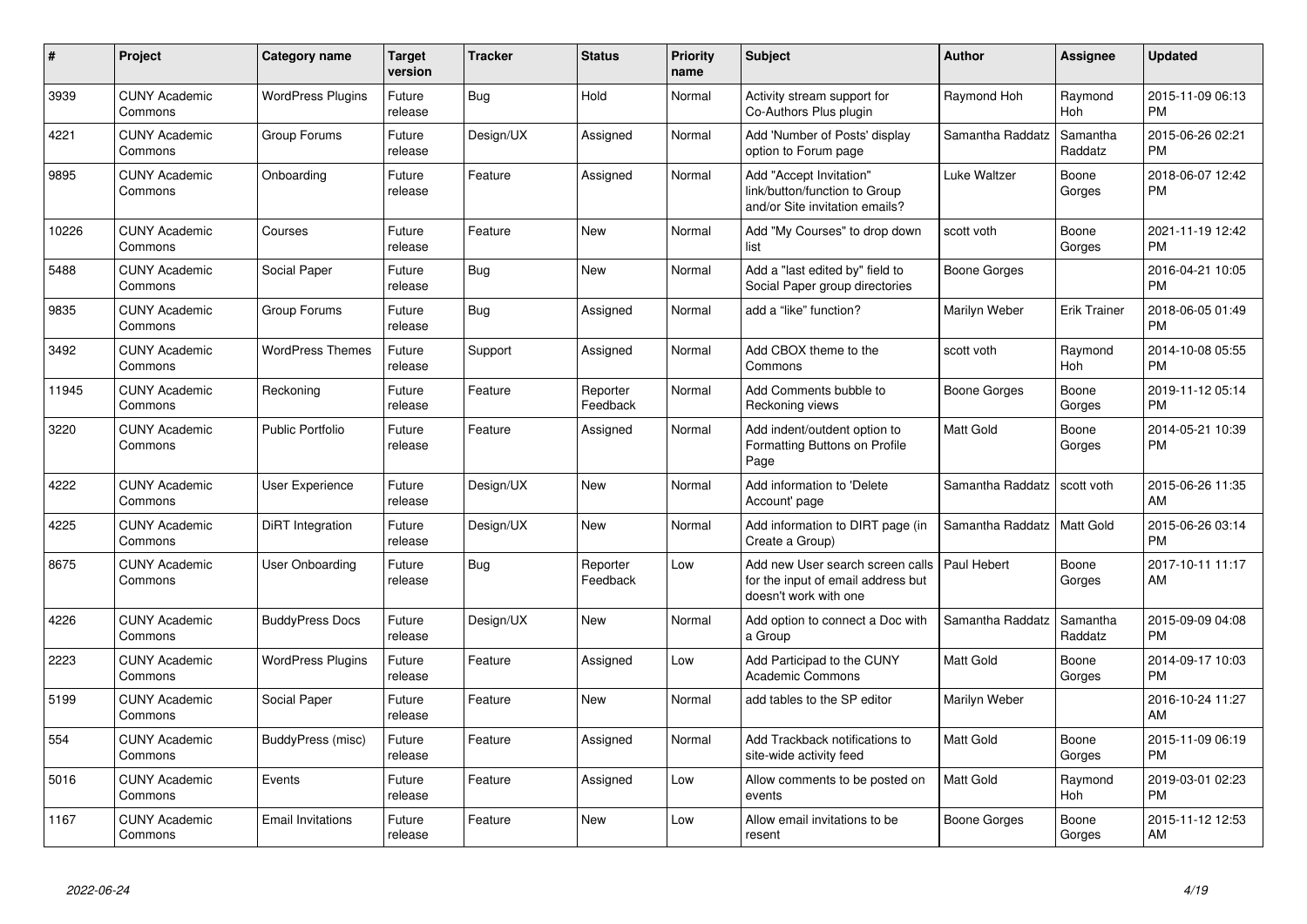| $\#$  | <b>Project</b>                  | Category name            | <b>Target</b><br>version | <b>Tracker</b> | <b>Status</b>        | <b>Priority</b><br>name | <b>Subject</b>                                                                                | Author              | Assignee              | <b>Updated</b>                |
|-------|---------------------------------|--------------------------|--------------------------|----------------|----------------------|-------------------------|-----------------------------------------------------------------------------------------------|---------------------|-----------------------|-------------------------------|
| 3354  | <b>CUNY Academic</b><br>Commons | <b>Group Files</b>       | Future<br>release        | Feature        | Assigned             | Low                     | Allow Group Download of Multiple<br><b>Selected Files</b>                                     | <b>Matt Gold</b>    | Chris Stein           | 2014-08-01 08:50<br>AM        |
| 3308  | <b>CUNY Academic</b><br>Commons | Group Invitations        | Future<br>release        | Feature        | Assigned             | Normal                  | Allow members to rescind group<br>invitations                                                 | <b>Matt Gold</b>    | Boone<br>Gorges       | 2015-04-01 08:53<br><b>PM</b> |
| 4635  | <b>CUNY Academic</b><br>Commons | Authentication           | Future<br>release        | Feature        | <b>New</b>           | Normal                  | Allow non-WP authentication                                                                   | Boone Gorges        | Sonja Leix            | 2019-03-01 02:05<br><b>PM</b> |
| 13835 | <b>CUNY Academic</b><br>Commons | WordPress (misc)         | Future<br>release        | Feature        | <b>New</b>           | Normal                  | Allow OneSearch widget to have<br>'CUNY' as campus                                            | <b>Boone Gorges</b> | Boone<br>Gorges       | 2021-11-19 12:39<br><b>PM</b> |
| 1165  | <b>CUNY Academic</b><br>Commons | <b>Email Invitations</b> | Future<br>release        | Feature        | Assigned             | Low                     | Allow saved lists of invitees under<br>Send Invites                                           | <b>Boone Gorges</b> | Boone<br>Gorges       | 2015-11-09 06:03<br><b>PM</b> |
| 6332  | <b>CUNY Academic</b><br>Commons | WordPress (misc)         | Future<br>release        | Feature        | <b>New</b>           | Normal                  | Allow uploaded files to be marked<br>as private in an ad hoc way                              | <b>Boone Gorges</b> |                       | 2016-10-17 11:41<br><b>PM</b> |
| 2523  | <b>CUNY Academic</b><br>Commons | <b>BuddyPress Docs</b>   | Future<br>release        | Feature        | Assigned             | Normal                  | Allow Users to Upload Images to<br><b>BP</b> Docs                                             | <b>Matt Gold</b>    | Boone<br>Gorges       | 2015-11-09 06:14<br><b>PM</b> |
| 5489  | <b>CUNY Academic</b><br>Commons | Social Paper             | Future<br>release        | Feature        | <b>New</b>           | Normal                  | Asc/desc sorting for Social Paper<br>directories                                              | <b>Boone Gorges</b> |                       | 2016-04-21 10:06<br><b>PM</b> |
| 11243 | <b>CUNY Academic</b><br>Commons | BuddyPress (misc)        | Future<br>release        | Bug            | <b>New</b>           | Normal                  | Audit bp-custom.php                                                                           | Raymond Hoh         | Raymond<br><b>Hoh</b> | 2022-04-26 11:59<br>AM        |
| 9211  | <b>CUNY Academic</b><br>Commons | <b>WordPress Plugins</b> | Future<br>release        | Support        | Reporter<br>Feedback | Normal                  | Auto-Role Setting in Forum Plugin<br>Causing Some Confusion                                   | Luke Waltzer        | Boone<br>Gorges       | 2018-03-13 11:44<br>AM        |
| 13466 | <b>CUNY Academic</b><br>Commons | Cavalcade                | Future<br>release        | Feature        | New                  | Normal                  | Automated cleanup for duplicate<br>Cavalcade tasks                                            | <b>Boone Gorges</b> | Boone<br>Gorges       | 2020-10-13 05:24<br><b>PM</b> |
| 3193  | <b>CUNY Academic</b><br>Commons | Group Forums             | Future<br>release        | Feature        | Assigned             | Normal                  | bbPress 2.x dynamic roles and<br><b>RBE</b>                                                   | <b>Boone Gorges</b> | Boone<br>Gorges       | 2014-09-30 01:30<br><b>PM</b> |
| 14309 | <b>CUNY Academic</b><br>Commons | Group Library            | Future<br>release        | Feature        | <b>New</b>           | Normal                  | Better handling of<br>bp group document file<br>download attempts when file is<br>not present | <b>Boone Gorges</b> | Boone<br>Gorges       | 2021-11-19 12:28<br><b>PM</b> |
| 1166  | <b>CUNY Academic</b><br>Commons | <b>Email Invitations</b> | Future<br>release        | Feature        | <b>New</b>           | Low                     | Better organizational tools for<br>Sent Invites                                               | Boone Gorges        | Boone<br>Gorges       | 2015-11-09 06:02<br><b>PM</b> |
| 635   | <b>CUNY Academic</b><br>Commons | BuddyPress (misc)        | Future<br>release        | Feature        | Assigned             | Normal                  | Big Blue Button -<br>Videoconferencing in Groups and<br><b>Blogs</b>                          | Matt Gold           | Boone<br>Gorges       | 2011-03-14 03:24<br><b>PM</b> |
| 14113 | <b>CUNY Academic</b><br>Commons | WordPress (misc)         | Future<br>release        | <b>Bug</b>     | Hold                 | Normal                  | Block Editor Not Working on this<br>page - Json error                                         | scott voth          | Boone<br>Gorges       | 2021-03-05 11:01<br>AM        |
| 7624  | <b>CUNY Academic</b><br>Commons | BuddyPress (misc)        | Future<br>release        | Design/UX      | <b>New</b>           | Normal                  | <b>BP Notifications</b>                                                                       | Luke Waltzer        | Paige Dupont          | 2017-02-08 10:43<br><b>PM</b> |
| 6749  | <b>CUNY Academic</b><br>Commons | Events                   | Future<br>release        | <b>Bug</b>     | <b>New</b>           | Low                     | BPEO iCal request can trigger<br>very large number of DB queries                              | Boone Gorges        | Raymond<br>Hoh        | 2016-11-15 10:09<br>PM        |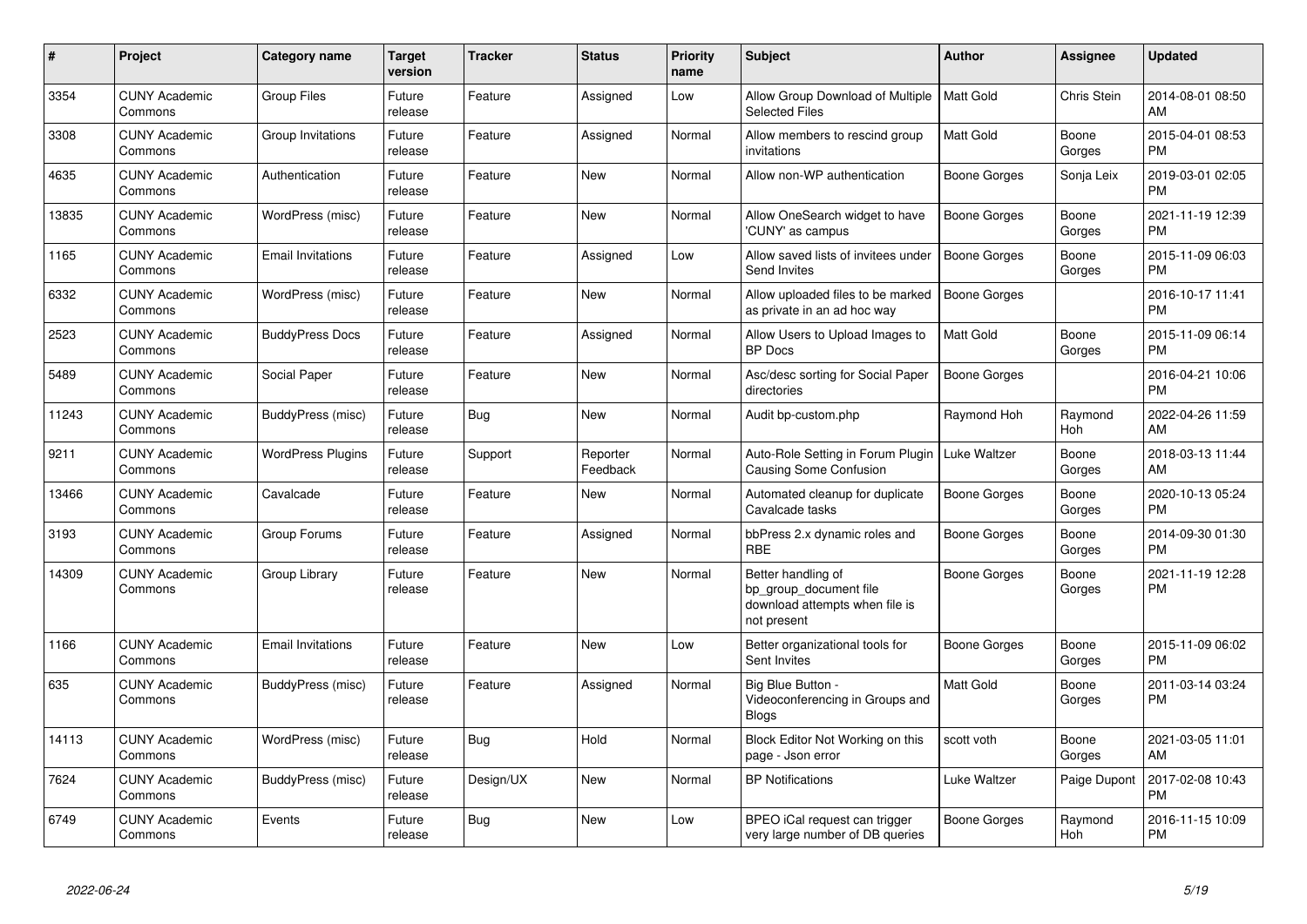| $\pmb{\#}$ | Project                         | <b>Category name</b>       | Target<br>version | <b>Tracker</b> | <b>Status</b> | <b>Priority</b><br>name | <b>Subject</b>                                                                                                                                        | <b>Author</b>       | <b>Assignee</b>     | <b>Updated</b>                |
|------------|---------------------------------|----------------------------|-------------------|----------------|---------------|-------------------------|-------------------------------------------------------------------------------------------------------------------------------------------------------|---------------------|---------------------|-------------------------------|
| 3042       | <b>CUNY Academic</b><br>Commons | <b>Public Portfolio</b>    | Future<br>release | Feature        | Assigned      | Normal                  | Browsing member interests                                                                                                                             | <b>Matt Gold</b>    | Boone<br>Gorges     | 2015-03-21 09:04<br><b>PM</b> |
| 618        | <b>CUNY Academic</b><br>Commons | <b>BuddyPress Docs</b>     | Future<br>release | Feature        | Assigned      | Normal                  | BuddyPress Docs: export formats                                                                                                                       | <b>Boone Gorges</b> | Boone<br>Gorges     | 2015-11-09 05:38<br>РM        |
| 1417       | <b>CUNY Academic</b><br>Commons | <b>BuddyPress Docs</b>     | Future<br>release | Feature        | Assigned      | Low                     | Bulk actions for BuddyPress Docs                                                                                                                      | Boone Gorges        | Boone<br>Gorges     | 2016-10-17 10:41<br><b>PM</b> |
| 364        | <b>CUNY Academic</b><br>Commons | <b>WordPress Plugins</b>   | Future<br>release | Feature        | <b>New</b>    | Normal                  | <b>Bulletin Board</b>                                                                                                                                 | Matt Gold           |                     | 2015-01-05 08:50<br><b>PM</b> |
| 4980       | <b>CUNY Academic</b><br>Commons | Home Page                  | Future<br>release | Feature        | Assigned      | Normal                  | CAC Featured Content -- Adding<br>Randomization                                                                                                       | Matt Gold           | Boone<br>Gorges     | 2016-12-12 03:01<br><b>PM</b> |
| 2167       | <b>CUNY Academic</b><br>Commons | WordPress (misc)           | Future<br>release | Bug            | Assigned      | Normal                  | <b>CAC-Livestream Plugin Issues</b>                                                                                                                   | Michael Smith       | Dominic<br>Giglio   | 2015-01-02 03:06<br>PM        |
| 5058       | <b>CUNY Academic</b><br>Commons | Social Paper               | Future<br>release | Feature        | <b>New</b>    | Low                     | Can there be a clearer signal that<br>even when comments have<br>already been made you add<br>comments by clicking on the side?<br>(SP suggestion #5) | Marilyn Weber       | Samantha<br>Raddatz | 2016-02-11 10:24<br>PM        |
| 6755       | <b>CUNY Academic</b><br>Commons | WordPress (misc)           | Future<br>release | Bug            | <b>New</b>    | Normal                  | Cannot Deactivate Plugin                                                                                                                              | Laura Kane          |                     | 2016-11-16 01:12<br><b>PM</b> |
| 14184      | <b>CUNY Academic</b><br>Commons | <b>Public Portfolio</b>    | Future<br>release | Feature        | <b>New</b>    | Normal                  | Centralized mechanism for storing<br>Campus affiliations                                                                                              | <b>Boone Gorges</b> | Boone<br>Gorges     | 2022-01-04 11:35<br>AM        |
| 4404       | <b>CUNY Academic</b><br>Commons | <b>Public Portfolio</b>    | Future<br>release | Design/UX      | Assigned      | Normal                  | Change color of permissions info<br>on portfolio editing interface                                                                                    | Matt Gold           | Samantha<br>Raddatz | 2015-08-11 05:28<br>PM        |
| 5992       | <b>CUNY Academic</b><br>Commons | <b>Email Notifications</b> | Future<br>release | Feature        | <b>New</b>    | Normal                  | Changing the From line of<br>autogenerated blog emails                                                                                                | Marilyn Weber       |                     | 2018-09-27 05:19<br><b>PM</b> |
| 13331      | <b>CUNY Academic</b><br>Commons | Site cloning               | Future<br>release | <b>Bug</b>     | <b>New</b>    | Normal                  | Combine Site Template and<br>Clone operations                                                                                                         | Boone Gorges        | Jeremy Felt         | 2021-11-19 12:39<br><b>PM</b> |
| 12573      | <b>CUNY Academic</b><br>Commons | <b>WordPress Plugins</b>   | Future<br>release | Bug            | New           | Normal                  | <b>CommentPress Core Issues</b>                                                                                                                       | scott voth          |                     | 2020-03-24 04:32<br>PM        |
| 8078       | <b>CUNY Academic</b><br>Commons | <b>WordPress Plugins</b>   | Future<br>release | System Upgrade | Assigned      | Normal                  | <b>CommentPress Updates</b>                                                                                                                           | Margaret Galvan     | Christian<br>Wach   | 2017-05-08 03:49<br>PM        |
| 3473       | <b>CUNY Academic</b><br>Commons | User Experience            | Future<br>release | Feature        | Assigned      | Normal                  | Commons profile: Add help info<br>about "Positions" replacing "title"                                                                                 | Keith Miyake        | Samantha<br>Raddatz | 2015-11-09 02:28<br>PM        |
| 940        | <b>CUNY Academic</b><br>Commons | Redmine                    | Future<br>release | Feature        | Assigned      | Low                     | Communication with users after<br>releases                                                                                                            | Matt Gold           | Dominic<br>Giglio   | 2012-09-09 04:36<br><b>PM</b> |
| 6392       | <b>CUNY Academic</b><br>Commons | Group Forums               | Future<br>release | Design/UX      | Assigned      | Low                     | Composition/Preview Panes in<br>Forum Posts                                                                                                           | Luke Waltzer        | Paige Dupont        | 2016-10-21 04:26<br>РM        |
| 8756       | <b>CUNY Academic</b><br>Commons | Group Blogs                | Future<br>release | Feature        | Hold          | Normal                  | Connect multiple blogs to one<br>group?                                                                                                               | Matt Gold           | Boone<br>Gorges     | 2017-09-30 10:42<br>AM        |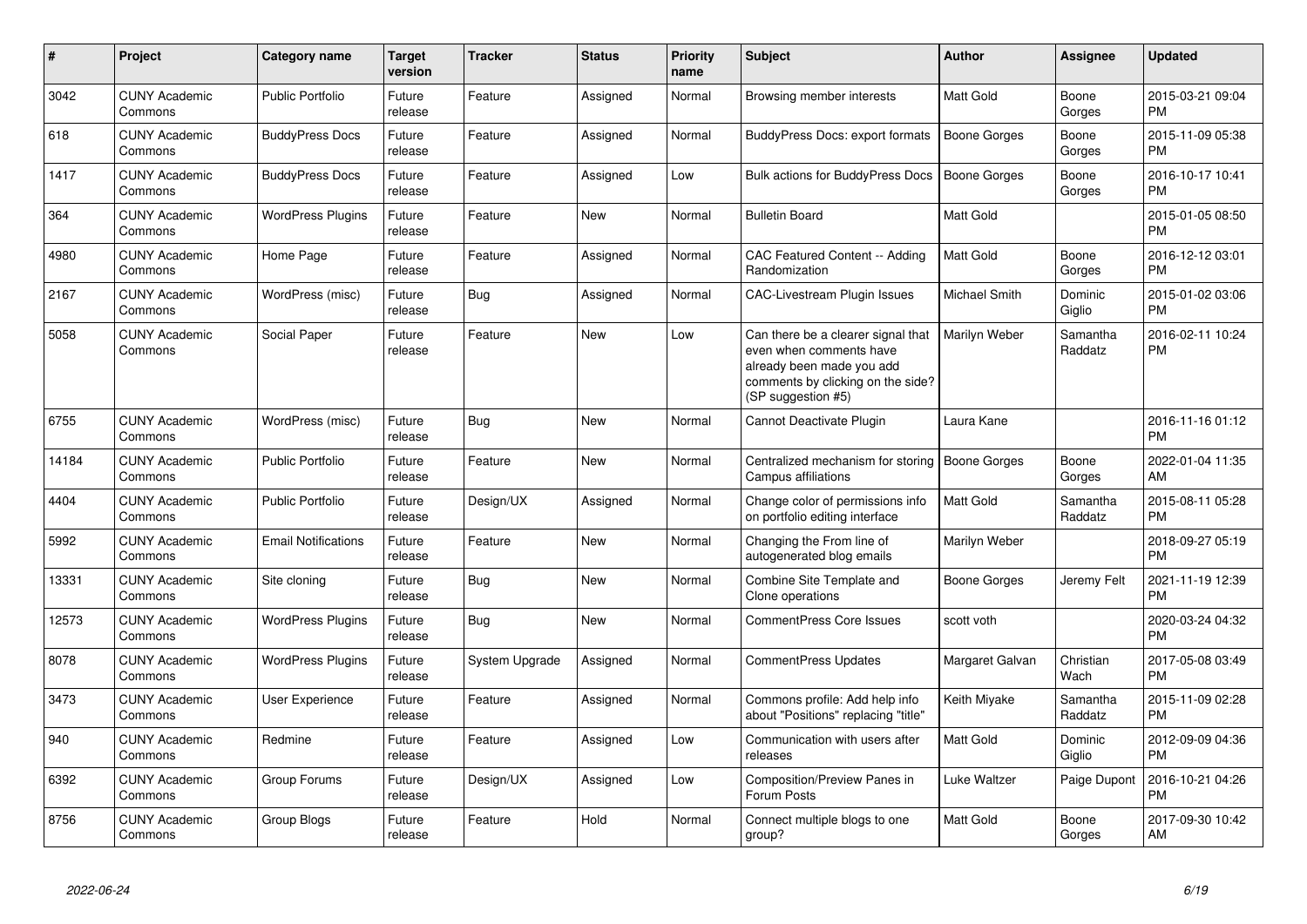| #     | Project                         | <b>Category name</b>       | <b>Target</b><br>version | <b>Tracker</b> | <b>Status</b>        | <b>Priority</b><br>name | Subject                                                                        | Author                  | <b>Assignee</b>     | <b>Updated</b>                |
|-------|---------------------------------|----------------------------|--------------------------|----------------|----------------------|-------------------------|--------------------------------------------------------------------------------|-------------------------|---------------------|-------------------------------|
| 599   | <b>CUNY Academic</b><br>Commons | BuddyPress (misc)          | Future<br>release        | Feature        | Assigned             | Normal                  | Consider adding rating plugins for<br>BuddyPress/BBPress                       | <b>Matt Gold</b>        | Boone<br>Gorges     | 2011-08-22 06:50<br>PM        |
| 4238  | <b>CUNY Academic</b><br>Commons | Events                     | Future<br>release        | Feature        | Assigned             | Normal                  | Copy Events to Other Groups?                                                   | Matt Gold               | Boone<br>Gorges     | 2015-07-02 10:08<br>AM        |
| 3080  | <b>CUNY Academic</b><br>Commons | <b>Group Files</b>         | Future<br>release        | Feature        | Assigned             | Low                     | Create a system to keep track of<br>file changes                               | Matt Gold               | Boone<br>Gorges     | 2014-02-26 10:04<br><b>PM</b> |
| 2753  | <b>CUNY Academic</b><br>Commons | <b>Public Portfolio</b>    | Future<br>release        | Feature        | New                  | Normal                  | Create actual actual tagification in<br>academic interests and other<br>fields | Micki Kaufman           | Boone<br>Gorges     | 2015-01-05 08:52<br>PM        |
| 5955  | <b>CUNY Academic</b><br>Commons | Outreach                   | Future<br>release        | Feature        | Assigned             | Normal                  | Create auto-newsletter for<br>commons members                                  | <b>Matt Gold</b>        | Luke Waltzer        | 2016-08-30 10:34<br>AM        |
| 365   | <b>CUNY Academic</b><br>Commons | WordPress (misc)           | Future<br>release        | Feature        | Assigned             | Normal                  | <b>Create Mouseover Tooltips</b><br>throughout Site                            | Matt Gold               | Chris Stein         | 2015-11-09 06:18<br><b>PM</b> |
| 4053  | <b>CUNY Academic</b><br>Commons | Events                     | Future<br>release        | Feature        | Assigned             | Normal                  | Create new tab for past events                                                 | <b>Matt Gold</b>        | Boone<br>Gorges     | 2015-05-12 02:10<br>PM        |
| 287   | <b>CUNY Academic</b><br>Commons | WordPress (misc)           | Future<br>release        | Feature        | Assigned             | Normal                  | Create troubleshooting tool for<br>account sign-up                             | Matt Gold               | Boone<br>Gorges     | 2015-11-09 06:17<br>PM        |
| 14787 | <b>CUNY Academic</b><br>Commons | Plugin Packages            | Future<br>release        | Feature        | New                  | Normal                  | Creating a "Design" plugin<br>package                                          | Laurie Hurson           | scott voth          | 2022-04-27 04:56<br>PM        |
| 5183  | <b>CUNY Academic</b><br>Commons | Social Paper               | Future<br>release        | Design/UX      | New                  | Normal                  | Creating a new paper when<br>viewing an existing paper                         | Raffi<br>Khatchadourian | Samantha<br>Raddatz | 2016-02-02 12:09<br><b>PM</b> |
| 3192  | <b>CUNY Academic</b><br>Commons | Group Forums               | Future<br>release        | Feature        | Assigned             | Normal                  | Customizable forum views for<br>bbPress 2.x group forums                       | <b>Boone Gorges</b>     | Raymond<br>Hoh      | 2015-11-09 12:47<br><b>PM</b> |
| 333   | <b>CUNY Academic</b><br>Commons | <b>Email Notifications</b> | Future<br>release        | Feature        | Assigned             | Low                     | Delay Forum Notification Email<br>Delivery Until After Editing Period<br>Ends  | <b>Matt Gold</b>        | Raymond<br>Hoh      | 2015-11-09 06:01<br><b>PM</b> |
| 2754  | <b>CUNY Academic</b><br>Commons | Design                     | Future<br>release        | Feature        | Assigned             | Normal                  | Determine strategy for CAC logo<br>handling in top header                      | Micki Kaufman           | Chris Stein         | 2015-01-05 08:53<br><b>PM</b> |
| 5691  | <b>CUNY Academic</b><br>Commons | <b>Blogs (BuddyPress)</b>  | Future<br>release        | Bug            | Assigned             | High                    | Differing numbers on Sites display   Matt Gold                                 |                         | Raymond<br>Hoh      | 2016-06-13 01:37<br><b>PM</b> |
| 9207  | <b>CUNY Academic</b><br>Commons |                            | Future<br>release        | Support        | Reporter<br>Feedback | Normal                  | display dashboards made in<br>Tableau?                                         | Marilyn Weber           | Boone<br>Gorges     | 2018-04-10 10:42<br>AM        |
| 16092 | <b>CUNY Academic</b><br>Commons |                            | Future<br>release        | Feature        | Hold                 | Normal                  | Don't show main site in Site<br>search results                                 | Boone Gorges            | Boone<br>Gorges     | 2022-05-17 03:12<br>PM        |
| 497   | <b>CUNY Academic</b><br>Commons | <b>WordPress Plugins</b>   | Future<br>release        | Feature        | Assigned             | Normal                  | Drag and Drop Ordering on<br>Gallery Post Plugin                               | Matt Gold               | Ron Rennick         | 2015-11-09 06:18<br><b>PM</b> |
| 3662  | <b>CUNY Academic</b><br>Commons | SEO                        | Future<br>release        | Feature        | Assigned             | Normal                  | Duplicate Content/SEO/Google<br>issues                                         | Matt Gold               | Raymond<br>Hoh      | 2015-04-13 04:37<br><b>PM</b> |
| 14987 | <b>CUNY Academic</b><br>Commons | <b>WordPress Plugins</b>   | Future<br>release        | <b>Bug</b>     | New                  | Normal                  | Elementor update causes<br>database freeze-up                                  | Boone Gorges            | Boone<br>Gorges     | 2021-11-29 12:02<br><b>PM</b> |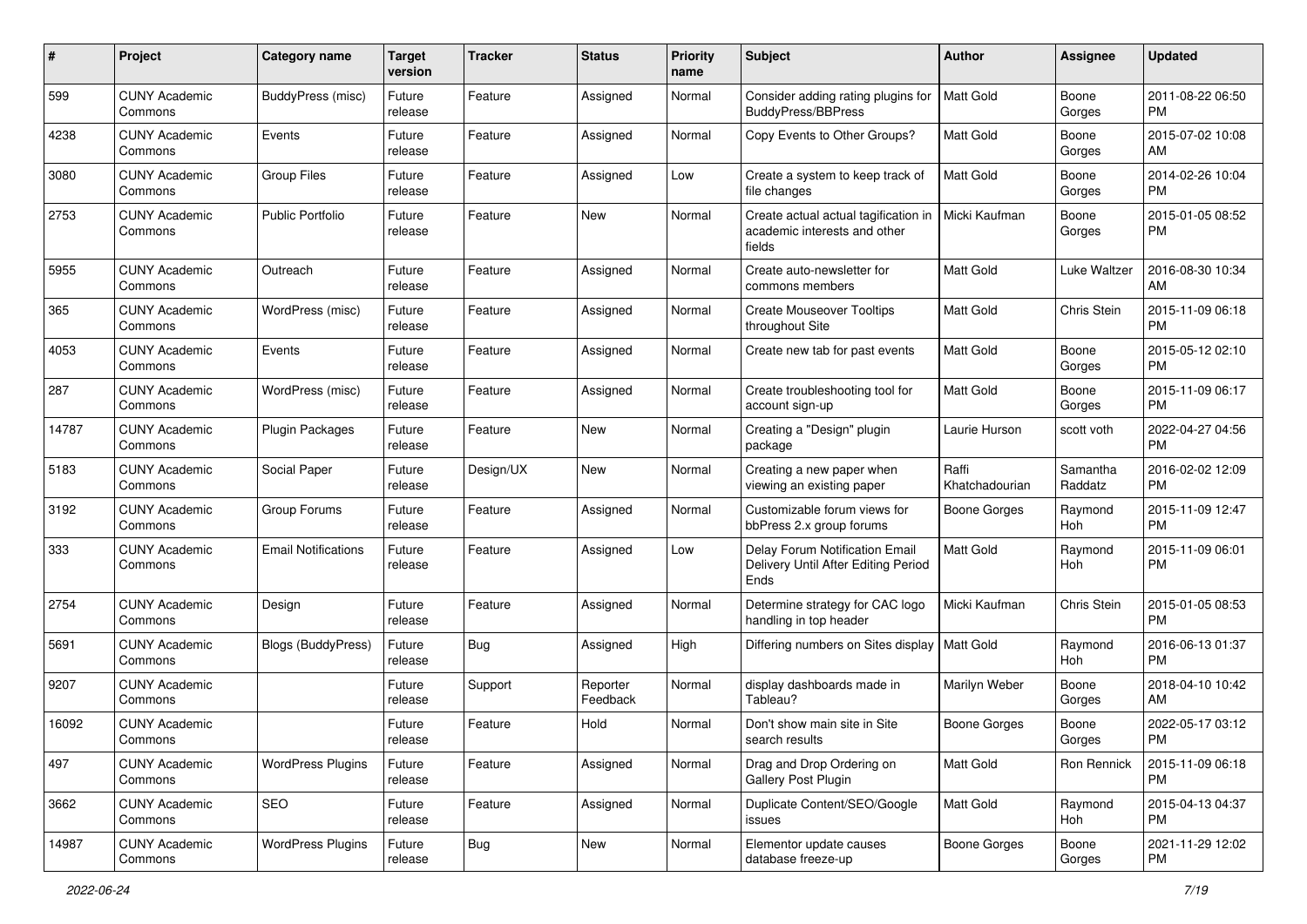| $\pmb{\#}$ | Project                         | <b>Category name</b>      | <b>Target</b><br>version | <b>Tracker</b> | <b>Status</b>        | <b>Priority</b><br>name | <b>Subject</b>                                                           | Author           | <b>Assignee</b>     | <b>Updated</b>                |
|------------|---------------------------------|---------------------------|--------------------------|----------------|----------------------|-------------------------|--------------------------------------------------------------------------|------------------|---------------------|-------------------------------|
| 9289       | <b>CUNY Academic</b><br>Commons | <b>WordPress Plugins</b>  | Future<br>release        | Bug            | Reporter<br>Feedback | Normal                  | <b>Email Users Plugin</b>                                                | Laurie Hurson    | Boone<br>Gorges     | 2018-10-24 12:34<br><b>PM</b> |
| 4253       | <b>CUNY Academic</b><br>Commons | <b>Public Portfolio</b>   | Future<br>release        | Design/UX      | <b>New</b>           | Normal                  | Encourage users to add portfolio<br>content                              | Samantha Raddatz | Samantha<br>Raddatz | 2015-07-07 11:32<br>AM        |
| 11860      | <b>CUNY Academic</b><br>Commons | Registration              | Future<br>release        | Feature        | <b>New</b>           | Normal                  | <b>Ensure Students Are Aware They</b><br>Can Use Aliases At Registration | scott voth       |                     | 2019-09-24 08:46<br>AM        |
| 4592       | <b>CUNY Academic</b><br>Commons | Events                    | Future<br>release        | Design/UX      | <b>New</b>           | Normal                  | Event Creation - Venue Dropdown<br>Slow                                  | Samantha Raddatz | Boone<br>Gorges     | 2015-09-14 04:56<br><b>PM</b> |
| 5696       | <b>CUNY Academic</b><br>Commons | Events                    | Future<br>release        | Feature        | Assigned             | Normal                  | Events Calendar - display options<br>/ calendar aggregation              | <b>Matt Gold</b> | Boone<br>Gorges     | 2016-10-13 11:44<br>AM        |
| 4438       | <b>CUNY Academic</b><br>Commons | Events                    | Future<br>release        | Bug            | Assigned             | Normal                  | Events Calendar - Export<br><b>Recurring Events</b>                      | scott voth       | Daniel Jones        | 2016-05-23 04:25<br><b>PM</b> |
| 6078       | <b>CUNY Academic</b><br>Commons | <b>Blogs (BuddyPress)</b> | Future<br>release        | Feature        | <b>New</b>           | Normal                  | <b>Explore Adding Network Blog</b><br>Metadata Plugin                    | Luke Waltzer     | Luke Waltzer        | 2016-10-11 10:29<br><b>PM</b> |
| 5581       | <b>CUNY Academic</b><br>Commons | Analytics                 | Future<br>release        | Feature        | Assigned             | Normal                  | Explore alternatives to Google<br>Analytics                              | <b>Matt Gold</b> | Valerie<br>Townsend | 2020-04-17 03:12<br><b>PM</b> |
| 500        | <b>CUNY Academic</b><br>Commons | BuddyPress (misc)         | Future<br>release        | Feature        | Assigned             | Normal                  | <b>Export Group Data</b>                                                 | <b>Matt Gold</b> | Boone<br>Gorges     | 2010-12-19 12:09<br><b>PM</b> |
| 8835       | <b>CUNY Academic</b><br>Commons | Blogs (BuddyPress)        | Future<br>release        | Feature        | <b>New</b>           | Normal                  | Extend cuny. is shortlinks to sites                                      | Luke Waltzer     | Boone<br>Gorges     | 2022-04-26 11:59<br>AM        |
| 13199      | <b>CUNY Academic</b><br>Commons | Group Forums              | Future<br>release        | Feature        | New                  | Normal                  | <b>Favoring Groups over bbPress</b><br>plugin                            | Colin McDonald   | Colin<br>McDonald   | 2021-11-19 12:28<br><b>PM</b> |
| 412        | <b>CUNY Academic</b><br>Commons | <b>WordPress Themes</b>   | Future<br>release        | Feature        | Assigned             | Normal                  | <b>Featured Themes</b>                                                   | <b>Matt Gold</b> | Dominic<br>Giglio   | 2015-01-05 08:44<br><b>PM</b> |
| 3458       | <b>CUNY Academic</b><br>Commons | Groups (misc)             | Future<br>release        | Feature        | Assigned             | Normal                  | Filter Members of Group by<br>Campus                                     | Michael Smith    | Samantha<br>Raddatz | 2014-09-26 08:32<br><b>PM</b> |
| 6426       | <b>CUNY Academic</b><br>Commons | Spam/Spam<br>Prevention   | Future<br>release        | Feature        | Assigned             | Normal                  | Force captcha on all comments?                                           | Matt Gold        | <b>Tahir Butt</b>   | 2016-10-24 02:06<br><b>PM</b> |
| 13650      | <b>CUNY Academic</b><br>Commons | Group Library             | Future<br>release        | Feature        | <b>New</b>           | Normal                  | Forum Attachments in Group<br>Library                                    | Laurie Hurson    |                     | 2021-11-19 12:30<br><b>PM</b> |
| 3059       | <b>CUNY Academic</b><br>Commons | Group Forums              | Future<br>release        | Design/UX      | <b>New</b>           | Normal                  | Forum Post Permissable Content<br><b>Explanatory Text</b>                | Chris Stein      | Chris Stein         | 2015-04-02 11:27<br>AM        |
| 310        | <b>CUNY Academic</b><br>Commons | BuddyPress (misc)         | Future<br>release        | Feature        | Assigned             | Low                     | <b>Friend Request Email</b>                                              | <b>Matt Gold</b> | Samantha<br>Raddatz | 2015-11-09 05:08<br><b>PM</b> |
| 5397       | <b>CUNY Academic</b><br>Commons | Social Paper              | Future<br>release        | Feature        | <b>New</b>           | Normal                  | frustrating to have to<br>enable/disable in SP                           | Marilyn Weber    | Samantha<br>Raddatz | 2016-04-20 03:39<br><b>PM</b> |
| 6014       | CUNY Academic<br>Commons        | Publicity                 | Future<br>release        | Publicity      | Reporter<br>Feedback | Normal                  | Google search listing                                                    | <b>Matt Gold</b> | Boone<br>Gorges     | 2016-09-21 03:48<br>PM        |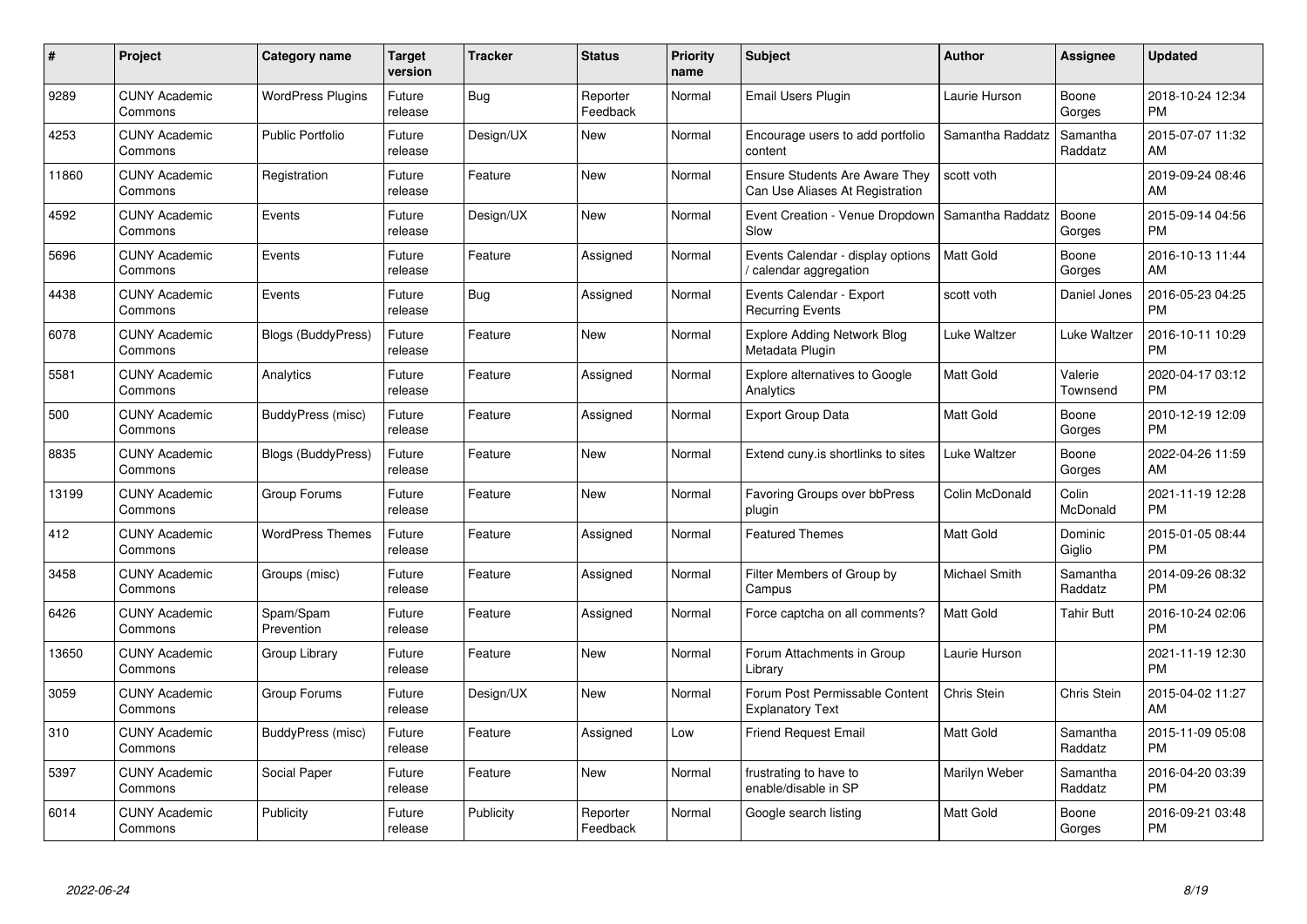| #     | Project                         | <b>Category name</b>       | <b>Target</b><br>version | <b>Tracker</b> | <b>Status</b>        | <b>Priority</b><br>name | <b>Subject</b>                                                                    | <b>Author</b>           | <b>Assignee</b>     | <b>Updated</b>                |
|-------|---------------------------------|----------------------------|--------------------------|----------------|----------------------|-------------------------|-----------------------------------------------------------------------------------|-------------------------|---------------------|-------------------------------|
| 8498  | <b>CUNY Academic</b><br>Commons | <b>WordPress Plugins</b>   | Future<br>release        | Feature        | <b>New</b>           | Low                     | <b>Gravity Forms Email Users</b>                                                  | Raffi<br>Khatchadourian | Matt Gold           | 2017-10-13 12:58<br><b>PM</b> |
| 4481  | <b>CUNY Academic</b><br>Commons | Events                     | Future<br>release        | Feature        | New                  | Normal                  | Group admins/mods should have<br>the ability to unlink an event from<br>the group | <b>Boone Gorges</b>     | Boone<br>Gorges     | 2017-04-24 03:53<br><b>PM</b> |
| 1544  | <b>CUNY Academic</b><br>Commons | Groups (misc)              | Future<br>release        | Feature        | Reporter<br>Feedback | Normal                  | Group Filtering and Sorting                                                       | Matt Gold               | Chris Stein         | 2019-03-01 02:25<br><b>PM</b> |
| 308   | <b>CUNY Academic</b><br>Commons | Registration               | Future<br>release        | Feature        | New                  | Normal                  | Group recommendations for<br>signup process                                       | <b>Boone Gorges</b>     | Samantha<br>Raddatz | 2015-11-09 05:07<br><b>PM</b> |
| 370   | <b>CUNY Academic</b><br>Commons | Registration               | Future<br>release        | Feature        | Assigned             | High                    | Guest Accounts                                                                    | Matt Gold               | Matt Gold           | 2015-04-09 09:33<br><b>PM</b> |
| 2013  | <b>CUNY Academic</b><br>Commons | <b>Public Portfolio</b>    | Future<br>release        | Feature        | Assigned             | Low                     | Have Profile Privacy Options<br>show up only for filled-in fields                 | Matt Gold               | Boone<br>Gorges     | 2015-11-09 06:09<br><b>PM</b> |
| 11131 | <b>CUNY Academic</b><br>Commons |                            | Future<br>release        | Feature        | Reporter<br>Feedback | Normal                  | <b>Image Annotation Plugins</b>                                                   | Laurie Hurson           |                     | 2019-02-26 11:33<br>AM        |
| 3048  | <b>CUNY Academic</b><br>Commons | <b>Public Portfolio</b>    | Future<br>release        | Feature        | New                  | Low                     | Images for rich text profile fields                                               | <b>Boone Gorges</b>     | Boone<br>Gorges     | 2014-02-19 12:56<br><b>PM</b> |
| 2832  | <b>CUNY Academic</b><br>Commons | <b>Public Portfolio</b>    | Future<br>release        | Feature        | Assigned             | Normal                  | Improve interface for (not)<br>auto-linking profile fields                        | Boone Gorges            | Chris Stein         | 2015-01-05 08:52<br><b>PM</b> |
| 3770  | <b>CUNY Academic</b><br>Commons | <b>Public Portfolio</b>    | Future<br>release        | Feature        | Assigned             | Normal                  | Improve Layout/Formatting of<br>Positions Area on Public<br>Portfolios            | Matt Gold               | Chris Stein         | 2015-04-01 09:17<br><b>PM</b> |
| 12042 | <b>CUNY Academic</b><br>Commons | <b>Email Notifications</b> | Future<br>release        | Feature        | New                  | Normal                  | Improved error logging for BPGES   Boone Gorges<br>send queue                     |                         | Boone<br>Gorges     | 2021-11-19 12:25<br><b>PM</b> |
| 12091 | <b>CUNY Academic</b><br>Commons | <b>Group Files</b>         | Future<br>release        | Feature        | <b>New</b>           | Normal                  | Improved pre-upload file<br>validation for bp-group-documents                     | <b>Boone Gorges</b>     | Boone<br>Gorges     | 2019-11-14 01:21<br><b>PM</b> |
| 11834 | <b>CUNY Academic</b><br>Commons | <b>Group Files</b>         | Future<br>release        | Feature        | New                  | Normal                  | Improved tools for managing<br>group file folders                                 | Boone Gorges            | Sonja Leix          | 2019-09-06 03:55<br><b>PM</b> |
| 13358 | <b>CUNY Academic</b><br>Commons | Group Forums               | Future<br>release        | Feature        | New                  | Normal                  | Improved UI for group forum<br>threading settings                                 | Boone Gorges            | Raymond<br>Hoh      | 2021-11-19 12:27<br><b>PM</b> |
| 4903  | <b>CUNY Academic</b><br>Commons | Events                     | Future<br>release        | Design/UX      | Assigned             | Normal                  | Improving visual appearance of<br>event calendars                                 | <b>Matt Gold</b>        | Boone<br>Gorges     | 2016-10-13 11:51<br>AM        |
| 435   | <b>CUNY Academic</b><br>Commons | BuddyPress (misc)          | Future<br>release        | Feature        | Assigned             | Normal                  | Include Avatar Images in Forum<br><b>Post Notification Emails</b>                 | <b>Matt Gold</b>        | Boone<br>Gorges     | 2010-12-08 12:40<br>PM        |
| 3536  | <b>CUNY Academic</b><br>Commons | My Commons                 | Future<br>release        | Feature        | Assigned             | Normal                  | Infinite Scroll on My Commons<br>page                                             | Matt Gold               | Raymond<br>Hoh      | 2015-04-13 04:42<br><b>PM</b> |
| 9947  | <b>CUNY Academic</b><br>Commons | <b>WordPress Plugins</b>   | Future<br>release        | Feature        | Reporter<br>Feedback | Normal                  | Install H5P quiz plugin                                                           | Matt Gold               | Boone<br>Gorges     | 2018-09-11 11:01<br>AM        |
| 3768  | <b>CUNY Academic</b><br>Commons | Public Portfolio           | Future<br>release        | Feature        | Assigned             | Normal                  | Institutions/Past positions on<br>public portfolios                               | Matt Gold               | Boone<br>Gorges     | 2018-04-23 10:44<br>AM        |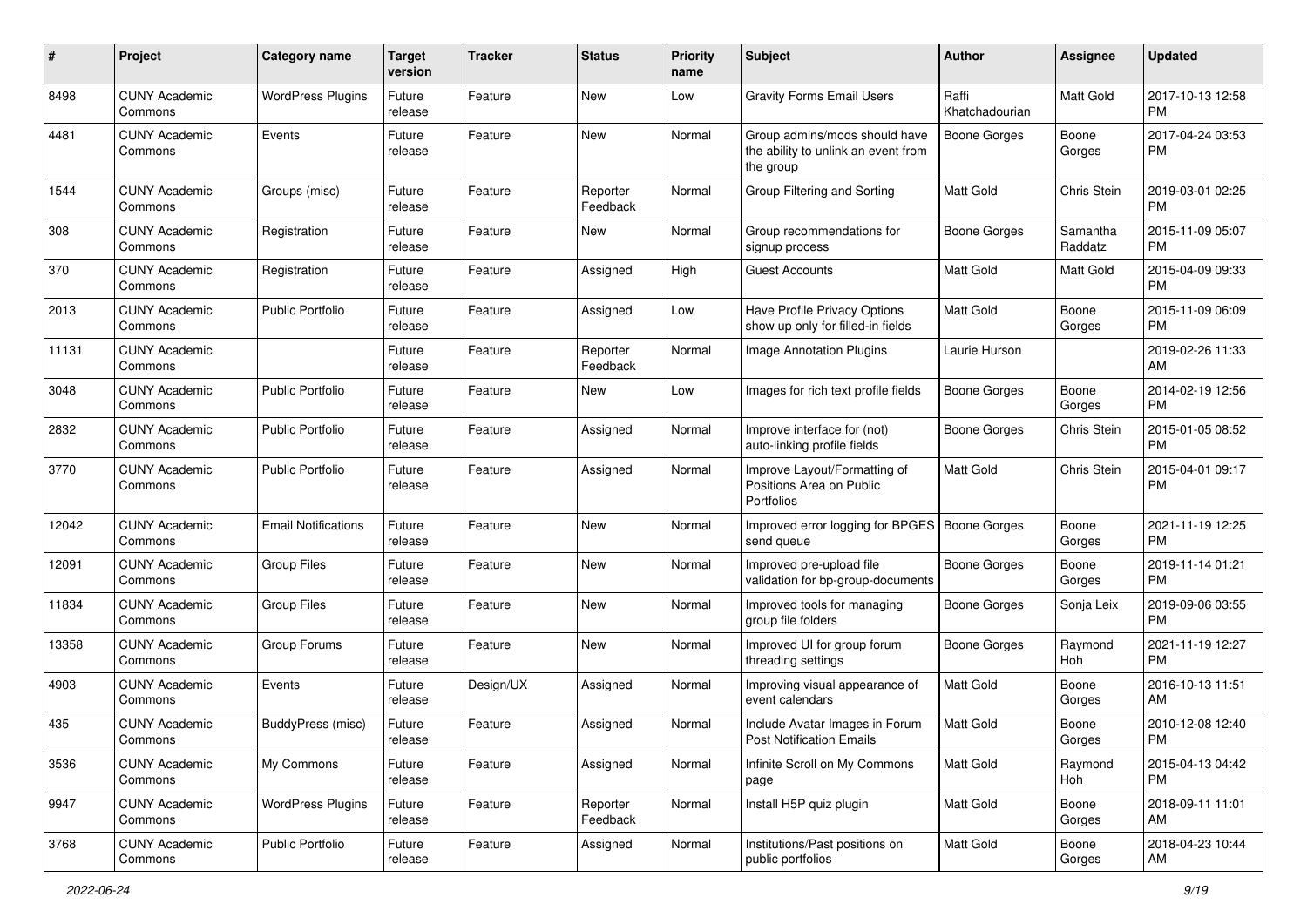| $\#$  | Project                         | <b>Category name</b>     | <b>Target</b><br>version | <b>Tracker</b> | <b>Status</b>        | <b>Priority</b><br>name | <b>Subject</b>                                                                      | <b>Author</b>       | <b>Assignee</b>       | <b>Updated</b>                |
|-------|---------------------------------|--------------------------|--------------------------|----------------|----------------------|-------------------------|-------------------------------------------------------------------------------------|---------------------|-----------------------|-------------------------------|
| 1456  | <b>CUNY Academic</b><br>Commons | Group Invitations        | Future<br>release        | Feature        | Reporter<br>Feedback | Low                     | Invite to Group Button from Profile   Matt Gold<br>Field                            |                     | Samantha<br>Raddatz   | 2015-11-09 05:59<br><b>PM</b> |
| 13048 | <b>CUNY Academic</b><br>Commons | Shortcodes and<br>embeds | Future<br>release        | Feature        | <b>New</b>           | Normal                  | Jupyter Notebooks support                                                           | Boone Gorges        |                       | 2020-07-14 11:46<br>AM        |
| 13370 | <b>CUNY Academic</b><br>Commons | Group Library            | Future<br>release        | Feature        | New                  | Normal                  | Library bulk deletion and folder<br>editina                                         | Colin McDonald      | Boone<br>Gorges       | 2020-10-13 10:41<br>AM        |
| 377   | <b>CUNY Academic</b><br>Commons | BuddyPress (misc)        | Future<br>release        | Feature        | Assigned             | Normal                  | Like buttons                                                                        | <b>Matt Gold</b>    | Boone<br>Gorges       | 2010-11-16 05:13<br><b>PM</b> |
| 5268  | <b>CUNY Academic</b><br>Commons | Group Forums             | Future<br>release        | Bug            | Assigned             | Normal                  | Long-time to post to multiple<br>groups                                             | Luke Waltzer        | Daniel Jones          | 2016-09-07 06:31<br><b>PM</b> |
| 8900  | <b>CUNY Academic</b><br>Commons | Accessibility            | Future<br>release        | Feature        | Assigned             | Normal                  | Look into tools to enforce<br>accessibility in WP environment                       | <b>Matt Gold</b>    | Boone<br>Gorges       | 2022-04-26 11:59<br>AM        |
| 11531 | <b>CUNY Academic</b><br>Commons | Events                   | Future<br>release        | Feature        | <b>New</b>           | Normal                  | Main Events calendar should<br>include non-public events that<br>user has access to | scott voth          | Boone<br>Gorges       | 2019-06-11 10:00<br>AM        |
| 1422  | <b>CUNY Academic</b><br>Commons | <b>BuddyPress Docs</b>   | Future<br>release        | Feature        | Assigned             | Normal                  | Make "created Doc" activity icons<br>non-mini                                       | <b>Boone Gorges</b> | Boone<br>Gorges       | 2015-11-09 05:48<br><b>PM</b> |
| 6389  | <b>CUNY Academic</b><br>Commons | <b>BuddyPress Docs</b>   | Future<br>release        | Feature        | <b>New</b>           | Low                     | Make Discussion Area Visible<br>When Editing a Doc                                  | Luke Waltzer        | Boone<br>Gorges       | 2016-10-21 04:16<br><b>PM</b> |
| 7115  | <b>CUNY Academic</b><br>Commons | Groups (misc)            | Future<br>release        | Feature        | Reporter<br>Feedback | Normal                  | make licensing info clear during<br>group creation                                  | <b>Matt Gold</b>    | Raymond<br>Hoh        | 2020-12-08 11:32<br>AM        |
| 58    | <b>CUNY Academic</b><br>Commons | BuddyPress (misc)        | Future<br>release        | Feature        | Assigned             | Low                     | Make member search sortable by<br>last name                                         | Roberta Brody       | Boone<br>Gorges       | 2010-08-26 02:38<br><b>PM</b> |
| 5050  | <b>CUNY Academic</b><br>Commons | Social Paper             | Future<br>release        | Feature        | New                  | Low                     | Making comments visible in SP<br>editing mode (SP suggestion #1)                    | Marilyn Weber       | Samantha<br>Raddatz   | 2019-09-17 11:10<br><b>PM</b> |
| 14496 | <b>CUNY Academic</b><br>Commons | Domain Mapping           | Future<br>release        | <b>Bug</b>     | <b>New</b>           | Normal                  | Mapped domain SSO uses<br>third-party cookies                                       | Raymond Hoh         | Raymond<br>Hoh        | 2021-05-24 04:03<br><b>PM</b> |
| 1983  | <b>CUNY Academic</b><br>Commons | Home Page                | Future<br>release        | Feature        | Assigned             | Low                     | Media Library integration with<br><b>Featured Content plugin</b>                    | Boone Gorges        | Dominic<br>Giglio     | 2014-03-17 10:34<br>AM        |
| 585   | <b>CUNY Academic</b><br>Commons | Group Forums             | Future<br>release        | Feature        | Assigned             | Normal                  | Merge Forum Topics                                                                  | Sarah Morgano       | Boone<br>Gorges       | 2011-07-06 04:11<br><b>PM</b> |
| 11392 | <b>CUNY Academic</b><br>Commons |                          | Future<br>release        | <b>Bug</b>     | <b>New</b>           | Normal                  | Migrate users away from<br><b>StatPress</b>                                         | Boone Gorges        |                       | 2019-04-23 03:53<br><b>PM</b> |
| 3580  | <b>CUNY Academic</b><br>Commons | Group Blogs              | Future<br>release        | Feature        | <b>New</b>           | Normal                  | Multiple blogs per group                                                            | <b>Boone Gorges</b> | Boone<br>Gorges       | 2018-02-20 02:02<br><b>PM</b> |
| 3517  | <b>CUNY Academic</b><br>Commons | My Commons               | Future<br>release        | Feature        | Assigned             | Normal                  | Mute/Unmute My Commons<br>updates                                                   | <b>Matt Gold</b>    | Raymond<br><b>Hoh</b> | 2015-11-09 01:19<br><b>PM</b> |
| 4535  | <b>CUNY Academic</b><br>Commons | My Commons               | Future<br>release        | Bug            | <b>New</b>           | Low                     | My Commons filter issue                                                             | scott voth          | Raymond<br>Hoh        | 2015-09-01 11:17<br>AM        |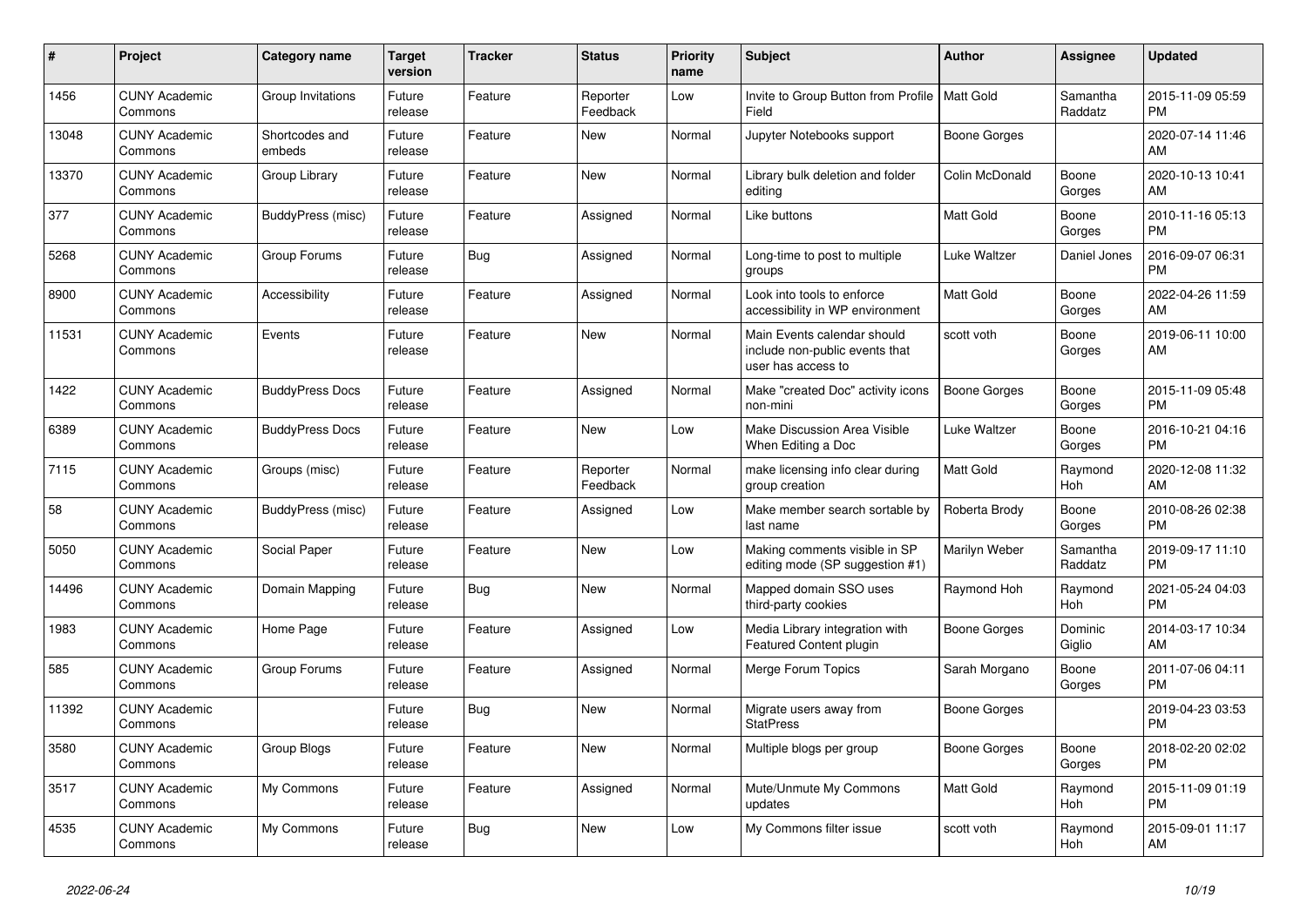| $\#$  | Project                         | <b>Category name</b>        | <b>Target</b><br>version | <b>Tracker</b> | <b>Status</b>        | <b>Priority</b><br>name | <b>Subject</b>                                                  | Author             | <b>Assignee</b>     | <b>Updated</b>                |
|-------|---------------------------------|-----------------------------|--------------------------|----------------|----------------------|-------------------------|-----------------------------------------------------------------|--------------------|---------------------|-------------------------------|
| 5225  | <b>CUNY Academic</b><br>Commons | Registration                | Future<br>release        | Feature        | Assigned             | Normal                  | On-boarding Issues                                              | Luke Waltzer       | Samantha<br>Raddatz | 2016-02-12 02:58<br><b>PM</b> |
| 10354 | <b>CUNY Academic</b><br>Commons | <b>Public Portfolio</b>     | Future<br>release        | Feature        | <b>New</b>           | Normal                  | Opt out of Having a Profile Page                                | scott voth         | Chris Stein         | 2020-05-12 10:43<br>AM        |
| 3002  | <b>CUNY Academic</b><br>Commons | Search                      | Future<br>release        | Feature        | Assigned             | Normal                  | Overhaul CAC search by using<br>external search appliance       | Boone Gorges       | Boone<br>Gorges     | 2020-07-15 03:05<br><b>PM</b> |
| 11971 | <b>CUNY Academic</b><br>Commons | <b>Email Notifications</b>  | Future<br>release        | <b>Bug</b>     | Reporter<br>Feedback | Low                     | Pictures obscured in emailed post<br>notifications              | Marilyn Weber      | Raymond<br>Hoh      | 2019-11-21 01:14<br><b>PM</b> |
| 1562  | <b>CUNY Academic</b><br>Commons | <b>WordPress Plugins</b>    | Future<br>release        | Feature        | Assigned             | Low                     | Play with NYT Collaborative<br><b>Authoring Tool</b>            | <b>Matt Gold</b>   | Boone<br>Gorges     | 2015-01-05 08:47<br><b>PM</b> |
| 11788 | <b>CUNY Academic</b><br>Commons | <b>WordPress Plugins</b>    | Future<br>release        | Support        | Reporter<br>Feedback | Normal                  | Plugin Request - Browse Aloud                                   | scott voth         |                     | 2019-09-24 08:42<br>AM        |
| 10659 | <b>CUNY Academic</b><br>Commons | Group Forums                | Future<br>release        | Feature        | Assigned             | Normal                  | Post to multiple groups via email                               | <b>Matt Gold</b>   | Raymond<br>Hoh      | 2018-11-15 12:54<br>AM        |
| 3090  | <b>CUNY Academic</b><br>Commons | Twitter page                | Future<br>release        | Feature        | Assigned             | Normal                  | Prevent Retweets from showing<br>up on Commons twitter page     | <b>Matt Gold</b>   | <b>Tahir Butt</b>   | 2016-10-24 11:31<br>AM        |
| 10580 | <b>CUNY Academic</b><br>Commons | Information<br>Architecture | Future<br>release        | Design/UX      | <b>New</b>           | Normal                  | Primary nav item review                                         | Boone Gorges       | Sara Cannon         | 2021-11-19 12:37<br><b>PM</b> |
| 2325  | <b>CUNY Academic</b><br>Commons | BuddyPress (misc)           | Future<br>release        | Feature        | Assigned             | Low                     | Profile should have separate<br>fields for first/last names     | local admin        | Boone<br>Gorges     | 2015-11-09 06:09<br><b>PM</b> |
| 4622  | <b>CUNY Academic</b><br>Commons | <b>Public Portfolio</b>     | Future<br>release        | Design/UX      | New                  | Normal                  | Profile Visibility Settings                                     | Samantha Raddatz   | Samantha<br>Raddatz | 2015-09-21 12:18<br><b>PM</b> |
| 5316  | <b>CUNY Academic</b><br>Commons | <b>User Experience</b>      | Future<br>release        | Feature        | Assigned             | Normal                  | Prompt user email address<br>updates                            | Matt Gold          | <b>Stephen Real</b> | 2016-12-21 03:30<br><b>PM</b> |
| 658   | <b>CUNY Academic</b><br>Commons | <b>WordPress Plugins</b>    | Future<br>release        | Feature        | Assigned             | Normal                  | Rebulid Sitewide Tag Suggestion                                 | <b>Matt Gold</b>   | Boone<br>Gorges     | 2015-01-05 08:47<br><b>PM</b> |
| 653   | <b>CUNY Academic</b><br>Commons | Group Blogs                 | Future<br>release        | Feature        | Assigned             | Normal                  | Redesign Integration of Groups<br>and Blogs                     | <b>Matt Gold</b>   | Samantha<br>Raddatz | 2015-11-09 05:40<br><b>PM</b> |
| 8836  | <b>CUNY Academic</b><br>Commons | <b>Blogs (BuddyPress)</b>   | Future<br>release        | Feature        | Assigned             | Normal                  | Redesign site launch process                                    | Matt Gold          | Boone<br>Gorges     | 2019-10-03 02:49<br><b>PM</b> |
| 2881  | <b>CUNY Academic</b><br>Commons | <b>Public Portfolio</b>     | Future<br>release        | Feature        | Assigned             | Normal                  | Redesign the UX for Profiles                                    | <b>Chris Stein</b> | Chris Stein         | 2016-10-13 12:45<br><b>PM</b> |
| 1888  | <b>CUNY Academic</b><br>Commons | Home Page                   | Future<br>release        | Feature        | Assigned             | Normal                  | Refactor BP MPO Activity Filter to<br>support proper pagination | Sarah Morgano      | Boone<br>Gorges     | 2014-05-01 07:11<br><b>PM</b> |
| 10380 | <b>CUNY Academic</b><br>Commons | WordPress (misc)            | Future<br>release        | Feature        | In Progress          | Normal                  | Remove blacklisted plugins                                      | Boone Gorges       |                     | 2022-04-26 12:00<br><b>PM</b> |
| 5826  | CUNY Academic<br>Commons        | <b>WordPress Plugins</b>    | Future<br>release        | Support        | Reporter<br>Feedback | Normal                  | <b>Remove Subscription Options</b><br>plugin from directory     | Sarah Morgano      | Sarah<br>Morgano    | 2016-10-21 04:14<br>PM        |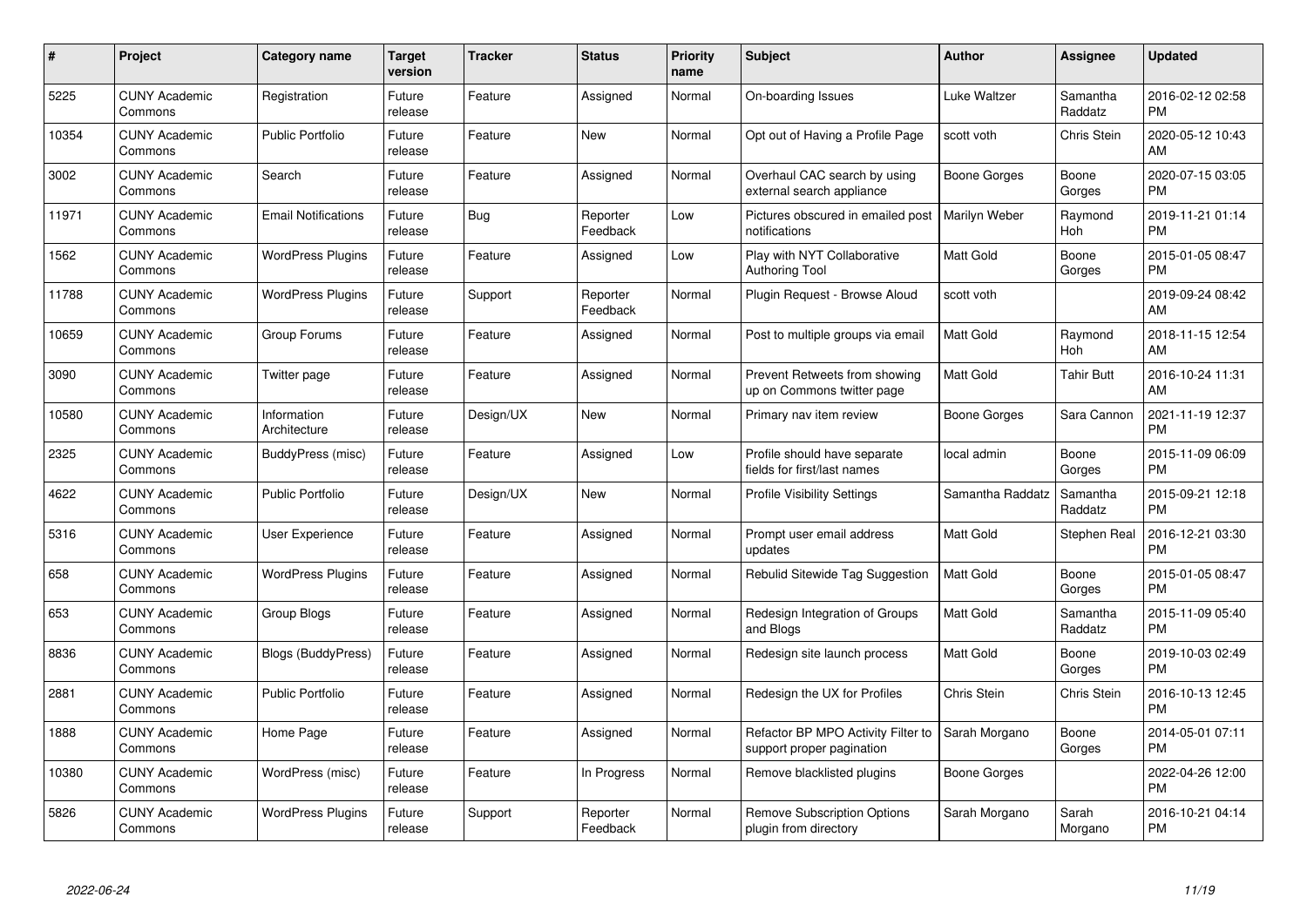| #     | Project                         | Category name              | <b>Target</b><br>version | Tracker    | <b>Status</b>        | <b>Priority</b><br>name | <b>Subject</b>                                                                            | Author                  | Assignee            | <b>Updated</b>                |
|-------|---------------------------------|----------------------------|--------------------------|------------|----------------------|-------------------------|-------------------------------------------------------------------------------------------|-------------------------|---------------------|-------------------------------|
| 4388  | <b>CUNY Academic</b><br>Commons | WordPress (misc)           | Future<br>release        | Bug        | Assigned             | Normal                  | Repeated request for<br>authentication.                                                   | Alice.Lynn<br>McMichael | Raymond<br>Hoh      | 2015-08-11 07:35<br><b>PM</b> |
| 1105  | <b>CUNY Academic</b><br>Commons | WordPress (misc)           | Future<br>release        | Feature    | Assigned             | Normal                  | Rephrase Blog Privacy Options                                                             | Matt Gold               | Samantha<br>Raddatz | 2015-11-09 06:19<br>РM        |
| 3577  | <b>CUNY Academic</b><br>Commons | My Commons                 | Future<br>release        | Design/UX  | Assigned             | Normal                  | Replies to items in My Commons                                                            | Matt Gold               | Raymond<br>Hoh      | 2015-04-09 05:19<br><b>PM</b> |
| 5282  | <b>CUNY Academic</b><br>Commons | Social Paper               | Future<br>release        | Bug        | <b>New</b>           | Normal                  | Replying via email directs to<br>paper but not individual comment.                        | Marilyn Weber           | Raymond<br>Hoh      | 2016-03-02 01:48<br>РM        |
| 3475  | <b>CUNY Academic</b><br>Commons | Events                     | Future<br>release        | Feature    | Assigned             | Normal                  | Request to add plugin to<br>streamline room<br>booking/appointment booking                | Naomi Barrettara        | Boone<br>Gorges     | 2014-12-01 05:14<br>PM        |
| 2610  | <b>CUNY Academic</b><br>Commons | Group Invitations          | Future<br>release        | Feature    | Assigned             | Low                     | Request: Custom invitation<br>message to group invites                                    | local admin             | Boone<br>Gorges     | 2015-11-09 06:13<br>PM        |
| 15604 | <b>CUNY Academic</b><br>Commons | <b>Email Notifications</b> | Future<br>release        | Feature    | Assigned             | Normal                  | Restructure Commons Group<br><b>Digest Email Messages</b>                                 | Matt Gold               | Boone<br>Gorges     | 2022-05-26 10:45<br>AM        |
| 3759  | <b>CUNY Academic</b><br>Commons | WordPress (misc)           | Future<br>release        | Feature    | Assigned             | Normal                  | Review Interface for Adding Users   Matt Gold<br>to Blogs                                 |                         | Boone<br>Gorges     | 2015-03-24 05:52<br>РM        |
| 5053  | <b>CUNY Academic</b><br>Commons | Social Paper               | Future<br>release        | Feature    | New                  | Low                     | Scrollable menu to add readers<br>(SP suggestion #4)                                      | Marilyn Weber           | Samantha<br>Raddatz | 2016-04-21 05:21<br><b>PM</b> |
| 5052  | <b>CUNY Academic</b><br>Commons | Social Paper               | Future<br>release        | Feature    | New                  | Low                     | Sentence by sentence or line by<br>line comments (SP suggestion #3)                       | Marilyn Weber           | Boone<br>Gorges     | 2016-02-11 10:24<br>PM        |
| 1508  | <b>CUNY Academic</b><br>Commons | WordPress (misc)           | Future<br>release        | Feature    | Assigned             | Normal                  | Share login cookies across<br>mapped domains                                              | <b>Boone Gorges</b>     | Boone<br>Gorges     | 2012-07-02 12:12<br><b>PM</b> |
| 6356  | <b>CUNY Academic</b><br>Commons | <b>WordPress Plugins</b>   | Future<br>release        | Bug        | Reporter<br>Feedback | Low                     | Should Subscribe2 be<br>deprecated?                                                       | Luke Waltzer            |                     | 2017-03-20 12:20<br><b>PM</b> |
| 1423  | <b>CUNY Academic</b><br>Commons | BuddyPress (misc)          | Future<br>release        | Feature    | Assigned             | Low                     | Show an avatar for pingback<br>comment activity items                                     | Boone Gorges            | <b>Tahir Butt</b>   | 2016-10-24 12:03<br><b>PM</b> |
| 4661  | <b>CUNY Academic</b><br>Commons | User Experience            | Future<br>release        | <b>Bug</b> | Assigned             | Normal                  | Simplify Events text                                                                      | Matt Gold               | Samantha<br>Raddatz | 2015-10-02 09:06<br><b>PM</b> |
| 7022  | <b>CUNY Academic</b><br>Commons | Announcements              | Future<br>release        | Bug        | New                  | Normal                  | Sitewide announcements should<br>be displayed on, and dismissable<br>from, mapped domains | <b>Boone Gorges</b>     | Boone<br>Gorges     | 2018-03-22 10:18<br>AM        |
| 7981  | <b>CUNY Academic</b><br>Commons | Social Paper               | Future<br>release        | <b>Bug</b> | New                  | Normal                  | Social Paper comments should<br>not go to spam                                            | Luke Waltzer            | Boone<br>Gorges     | 2018-04-16 03:52<br>PM        |
| 5205  | <b>CUNY Academic</b><br>Commons | Social Paper               | Future<br>release        | Feature    | New                  | Normal                  | Social Paper folders                                                                      | Marilyn Weber           |                     | 2016-02-11 10:24<br><b>PM</b> |
| 7663  | <b>CUNY Academic</b><br>Commons | Social Paper               | Future<br>release        | <b>Bug</b> | New                  | Normal                  | Social Paper notifications not<br>formatted correctly on secondary<br>sites               | Boone Gorges            | Boone<br>Gorges     | 2018-04-16 03:52<br>PM        |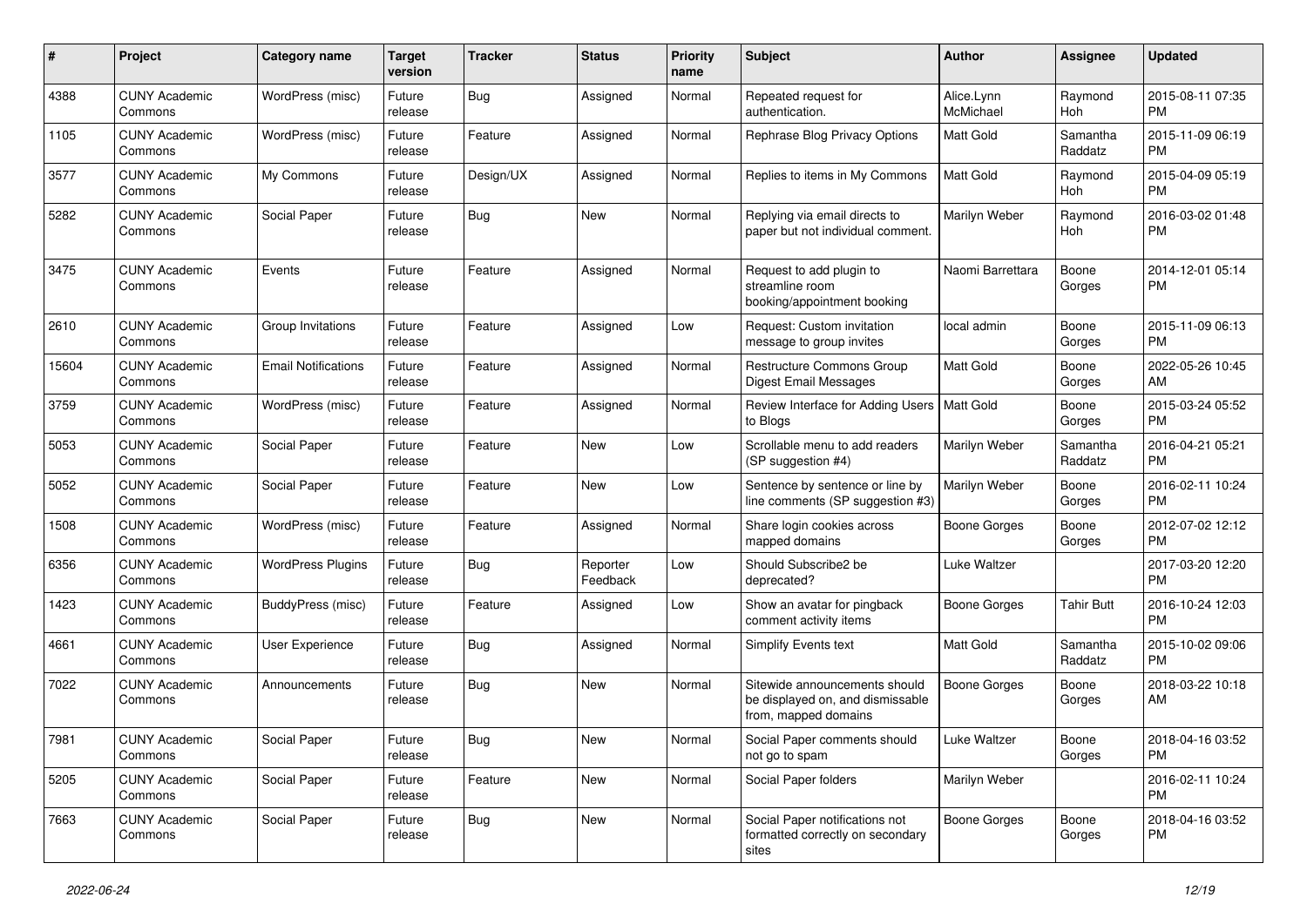| $\#$  | <b>Project</b>                  | Category name            | <b>Target</b><br>version | <b>Tracker</b> | <b>Status</b>        | <b>Priority</b><br>name | <b>Subject</b>                                                                                               | Author              | <b>Assignee</b>       | <b>Updated</b>                |
|-------|---------------------------------|--------------------------|--------------------------|----------------|----------------------|-------------------------|--------------------------------------------------------------------------------------------------------------|---------------------|-----------------------|-------------------------------|
| 1744  | <b>CUNY Academic</b><br>Commons | <b>BuddyPress Docs</b>   | Future<br>release        | Feature        | Assigned             | Normal                  | Spreadsheet-style Docs                                                                                       | Boone Gorges        | Boone<br>Gorges       | 2015-11-09 06:13<br><b>PM</b> |
| 860   | <b>CUNY Academic</b><br>Commons | Design                   | Future<br>release        | Design/UX      | Assigned             | Normal                  | <b>Standardize Button Treatment</b><br>Across the Commons                                                    | Chris Stein         | Chris Stein           | 2014-05-01 09:45<br>AM        |
| 11024 | <b>CUNY Academic</b><br>Commons | WordPress (misc)         | Future<br>release        | Bug            | <b>New</b>           | Normal                  | Subsites should not show "you<br>should update your .htaccess<br>now" notice after permalink<br>setting save | Boone Gorges        |                       | 2019-01-28 01:35<br><b>PM</b> |
| 9028  | <b>CUNY Academic</b><br>Commons | Onboarding               | Future<br>release        | Feature        | Assigned             | Normal                  | suggest groups to new members<br>during the registration process                                             | <b>Matt Gold</b>    | Chris Stein           | 2018-10-24 12:34<br><b>PM</b> |
| 9720  | <b>CUNY Academic</b><br>Commons | Authentication           | Future<br>release        | Feature        | <b>New</b>           | Normal                  | The Commons should be an<br>oAuth provider                                                                   | Boone Gorges        |                       | 2019-03-01 02:04<br><b>PM</b> |
| 8901  | <b>CUNY Academic</b><br>Commons | Accessibility            | Future<br>release        | Feature        | Assigned             | Normal                  | Theme analysis for accessibility                                                                             | <b>Matt Gold</b>    | Boone<br>Gorges       | 2022-04-26 11:59<br>AM        |
| 8211  | <b>CUNY Academic</b><br>Commons | <b>WordPress Themes</b>  | Future<br>release        | Feature        | <b>New</b>           | Normal                  | Theme Suggestions: Material<br>Design-Inspired Themes                                                        | Margaret Galvan     | Margaret<br>Galvan    | 2017-08-07 02:48<br><b>PM</b> |
| 519   | <b>CUNY Academic</b><br>Commons | <b>BuddyPress Docs</b>   | Future<br>release        | Feature        | Assigned             | Low                     | TOC for individual docs - for new<br>BP "wiki-like" plugin                                                   | scott voth          | Boone<br>Gorges       | 2015-11-09 05:54<br><b>PM</b> |
| 12446 | <b>CUNY Academic</b><br>Commons | Groups (misc)            | Future<br>release        | Feature        | Reporter<br>Feedback | Normal                  | Toggle default site to group forum<br>posting                                                                | Laurie Hurson       | Laurie Hurson         | 2020-03-10 11:57<br>AM        |
| 11843 | <b>CUNY Academic</b><br>Commons | WordPress (misc)         | Future<br>release        | Design/UX      | New                  | Normal                  | Tweaking the Gutenberg Editor<br>Interface                                                                   | Laurie Hurson       |                       | 2022-04-26 12:00<br><b>PM</b> |
| 9926  | <b>CUNY Academic</b><br>Commons | <b>WordPress Plugins</b> | Future<br>release        | Bug            | <b>New</b>           | Normal                  | twitter-mentions-as-comments<br>cron jobs can run long                                                       | Boone Gorges        | Boone<br>Gorges       | 2018-10-24 12:34<br><b>PM</b> |
| 1460  | <b>CUNY Academic</b><br>Commons | Analytics                | Future<br>release        | Feature        | Assigned             | Normal                  | Update System Report                                                                                         | <b>Brian Foote</b>  | Boone<br>Gorges       | 2015-11-09 06:13<br><b>PM</b> |
| 10368 | <b>CUNY Academic</b><br>Commons |                          | Future<br>release        | Feature        | Assigned             | Normal                  | Use ORCID data to populate<br>academic profile page                                                          | Stephen Francoeur   | Boone<br>Gorges       | 2018-09-25 01:53<br><b>PM</b> |
| 1192  | <b>CUNY Academic</b><br>Commons | <b>Group Files</b>       | Future<br>release        | Feature        | Assigned             | Low                     | When posting group files, allow<br>users to add a category without<br>saving                                 | <b>Matt Gold</b>    | Raymond<br>Hoh        | 2015-11-09 05:53<br><b>PM</b> |
| 3691  | <b>CUNY Academic</b><br>Commons | WordPress Plugins        | Future<br>release        | Bug            | <b>New</b>           | Normal                  | <b>WPMU Domain Mapping</b><br>Debugging on cdev                                                              | Raymond Hoh         | Matt Gold             | 2014-12-12 09:04<br>AM        |
| 5234  | <b>CUNY Academic</b><br>Commons | Membership               | Future<br>release        | Feature        | Assigned             | Normal                  | Write Unconfirmed patch for WP                                                                               | <b>Boone Gorges</b> | Boone<br>Gorges       | 2016-10-24 11:18<br>AM        |
| 12741 | <b>CUNY Academic</b><br>Commons | <b>WordPress Plugins</b> | Not tracked              | Support        | Reporter<br>Feedback | Normal                  | Tableau Public Viz Block                                                                                     | Marilyn Weber       | Raymond<br><b>Hoh</b> | 2020-05-12 11:00<br>AM        |
| 6671  | <b>CUNY Academic</b><br>Commons | Reply By Email           | Not tracked              | <b>Bug</b>     | Assigned             | Normal                  | 'Post too often" RBE error<br>message                                                                        | Matt Gold           | Raymond<br>Hoh        | 2016-11-11 09:55<br>AM        |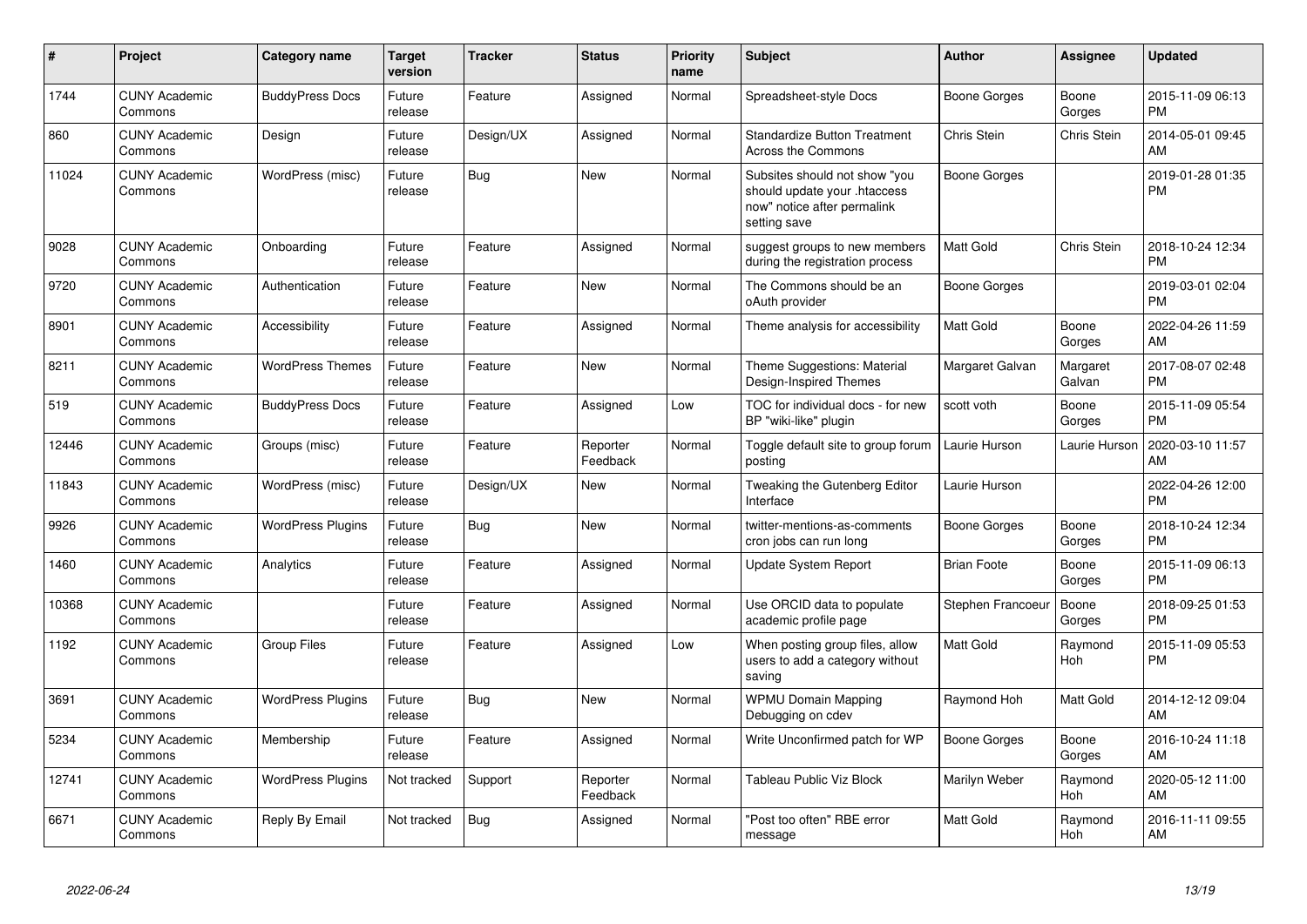| #     | Project                         | Category name            | <b>Target</b><br>version | <b>Tracker</b> | <b>Status</b>        | <b>Priority</b><br>name | <b>Subject</b>                                                                       | <b>Author</b>       | <b>Assignee</b>       | <b>Updated</b>                |
|-------|---------------------------------|--------------------------|--------------------------|----------------|----------------------|-------------------------|--------------------------------------------------------------------------------------|---------------------|-----------------------|-------------------------------|
| 12352 | <b>CUNY Academic</b><br>Commons |                          | Not tracked              | Support        | New                  | Normal                  | 'posts list" page builder block<br>option                                            | Marilyn Weber       |                       | 2020-02-03 01:29<br><b>PM</b> |
| 14983 | <b>CUNY Academic</b><br>Commons | WordPress (misc)         | Not tracked              | Support        | Reporter<br>Feedback | Normal                  | 'Read More" tag not working                                                          | Rebecca Krisel      | Raymond<br>Hoh        | 2021-11-23 01:17<br><b>PM</b> |
| 10769 | <b>CUNY Academic</b><br>Commons | <b>WordPress Themes</b>  | Not tracked              | <b>Bug</b>     | Reporter<br>Feedback | Normal                  | 2011 Theme Sidebar                                                                   | Mark Webb           |                       | 2018-12-04 04:09<br><b>PM</b> |
| 9729  | <b>CUNY Academic</b><br>Commons | <b>SEO</b>               | Not tracked              | Support        | <b>New</b>           | Normal                  | 503 Errors showing on<br>newlaborforum.cuny.edu                                      | Diane Krauthamer    | Raymond<br>Hoh        | 2018-05-22 04:48<br><b>PM</b> |
| 11848 | <b>CUNY Academic</b><br>Commons |                          | Not tracked              | Support        | Hold                 | Normal                  | a Dean of Faculty wants to share<br>a large file                                     | Marilyn Weber       |                       | 2019-09-24 08:44<br>AM        |
| 13034 | <b>CUNY Academic</b><br>Commons |                          | Not tracked              | Support        | Reporter<br>Feedback | Normal                  | a site is asking people to join the<br>Commons to get a download                     | Marilyn Weber       |                       | 2020-07-12 07:23<br>AM        |
| 13255 | <b>CUNY Academic</b><br>Commons |                          | Not tracked              | Support        | Reporter<br>Feedback | Normal                  | Accessibility problems                                                               | Marilyn Weber       |                       | 2020-09-01 05:48<br><b>PM</b> |
| 14504 | <b>CUNY Academic</b><br>Commons |                          | Not tracked              | Publicity      | Reporter<br>Feedback | Normal                  | Adding showcases to home page<br>menu                                                | Laurie Hurson       | Boone<br>Gorges       | 2022-01-19 03:26<br><b>PM</b> |
| 11393 | <b>CUNY Academic</b><br>Commons |                          | Not tracked              | Publicity      | New                  | Normal                  | After 1.15 release, ceate a hero<br>slide and post about adding a site<br>to a group | scott voth          | Patrick<br>Sweeney    | 2019-05-14 10:32<br>AM        |
| 15176 | <b>CUNY Academic</b><br>Commons |                          | Not tracked              | Support        | Reporter<br>Feedback | Normal                  | Archiving Q Writing & Old<br>Wordpress Sites on the Commons                          | Laurie Hurson       |                       | 2022-02-08 10:28<br>AM        |
| 11787 | <b>CUNY Academic</b><br>Commons |                          | Not tracked              | Support        | Reporter<br>Feedback | Normal                  | automated comments notifications   Marilyn Weber<br>on ZenDesk                       |                     |                       | 2019-08-26 06:18<br><b>PM</b> |
| 15923 | <b>CUNY Academic</b><br>Commons |                          | Not tracked              | Feature        | Reporter<br>Feedback | Normal                  | <b>Bellows Plugin Adjustments</b>                                                    | Laurie Hurson       |                       | 2022-04-20 10:10<br>AM        |
| 12911 | <b>CUNY Academic</b><br>Commons |                          | Not tracked              | Feature        | <b>New</b>           | Normal                  | Block access to xmlrpc.php based<br>on User-Agent                                    | <b>Boone Gorges</b> | Boone<br>Gorges       | 2020-06-09 05:12<br><b>PM</b> |
| 11415 | <b>CUNY Academic</b><br>Commons | <b>WordPress Plugins</b> | Not tracked              | Bug            | Reporter<br>Feedback | Normal                  | <b>Blog Subscriptions in Jetpack</b>                                                 | Laurie Hurson       |                       | 2019-05-14 10:34<br>AM        |
| 13975 | <b>CUNY Academic</b><br>Commons | Social Paper             | Not tracked              | Support        | Reporter<br>Feedback | Normal                  | can't approve comments on<br>Social Paper paper                                      | Marilyn Weber       |                       | 2021-02-12 09:33<br>AM        |
| 11624 | <b>CUNY Academic</b><br>Commons | WordPress (misc)         | Not tracked              | Support        | <b>New</b>           | Normal                  | Change pages into posts or swap<br>database for a Commons site?                      | Stephen Klein       | Raymond<br><b>Hoh</b> | 2019-07-09 11:04<br>AM        |
| 10657 | <b>CUNY Academic</b><br>Commons |                          | Not tracked              | Support        | Reporter<br>Feedback | Normal                  | child theme problems                                                                 | Marilyn Weber       |                       | 2018-11-08 01:19<br><b>PM</b> |
| 14994 | <b>CUNY Academic</b><br>Commons | cdev.gc.cuny.edu         | Not tracked              | Support        | In Progress          | Normal                  | Clear Cache on CDEV                                                                  | scott voth          | Raymond<br><b>Hoh</b> | 2021-12-07 03:51<br><b>PM</b> |
| 9346  | <b>CUNY Academic</b><br>Commons | WordPress (misc)         | Not tracked              | <b>Bug</b>     | <b>New</b>           | Normal                  | Clone cetls.bmcc.cuny.edu for<br>development                                         | Owen Roberts        | Raymond<br>Hoh        | 2018-03-06 05:35<br><b>PM</b> |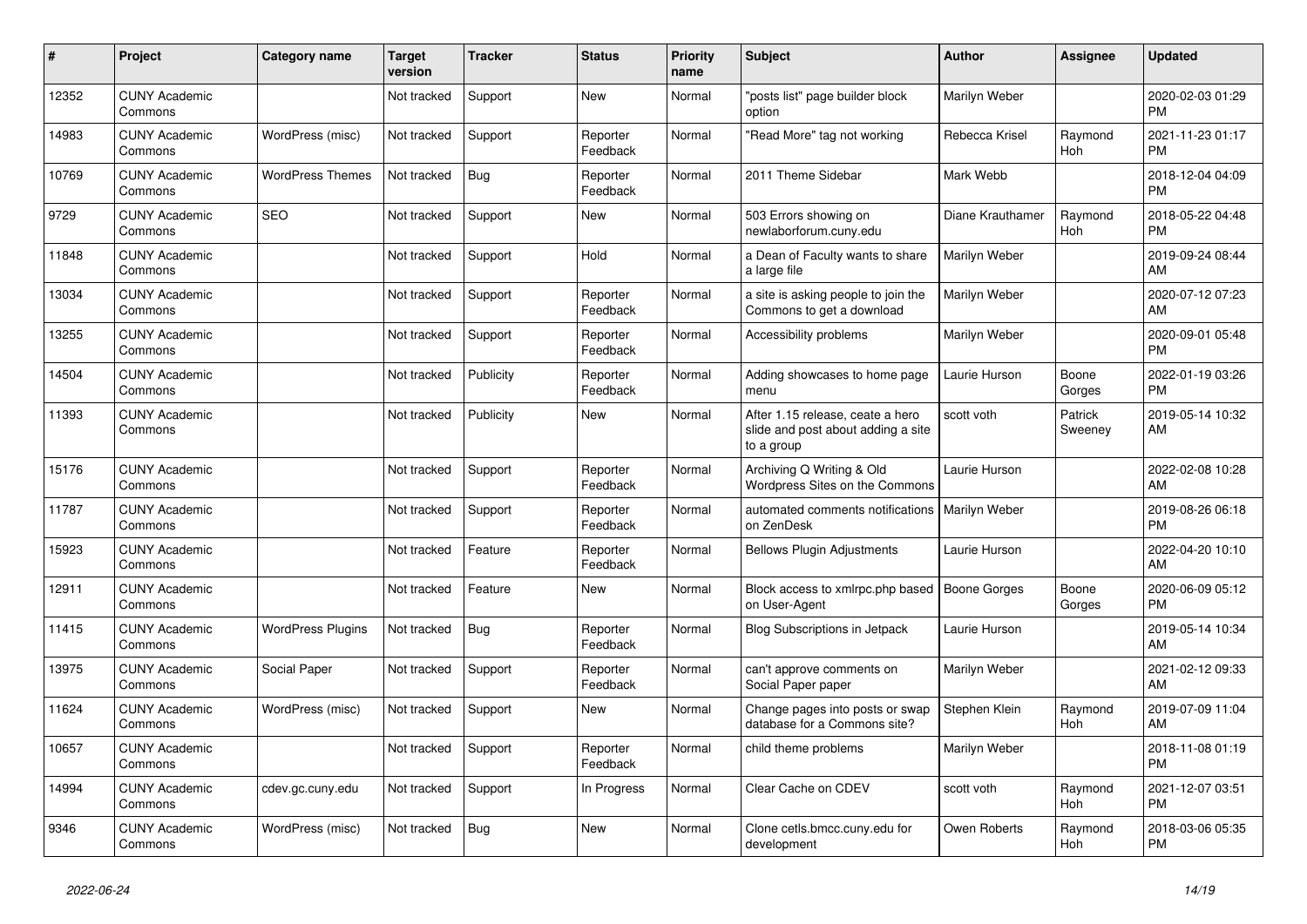| #     | Project                         | <b>Category name</b> | Target<br>version | <b>Tracker</b> | <b>Status</b>        | <b>Priority</b><br>name | <b>Subject</b>                                                                        | <b>Author</b>         | Assignee         | <b>Updated</b>                |
|-------|---------------------------------|----------------------|-------------------|----------------|----------------------|-------------------------|---------------------------------------------------------------------------------------|-----------------------|------------------|-------------------------------|
| 11449 | <b>CUNY Academic</b><br>Commons | WordPress - Media    | Not tracked       | Support        | Reporter<br>Feedback | Normal                  | Cloning Media Library for JITP<br>from Staging to Production Site                     | <b>Patrick DeDauw</b> | Boone<br>Gorges  | 2019-05-13 12:00<br><b>PM</b> |
| 10982 | <b>CUNY Academic</b><br>Commons | Domain Mapping       | Not tracked       | Support        | Reporter<br>Feedback | Normal                  | <b>CNAME</b> question                                                                 | scott voth            |                  | 2019-01-22 04:29<br><b>PM</b> |
| 11519 | <b>CUNY Academic</b><br>Commons |                      | Not tracked       | Support        | Assigned             | Normal                  | comment option not appearing                                                          | Marilyn Weber         |                  | 2019-09-24 10:28<br>AM        |
| 11149 | <b>CUNY Academic</b><br>Commons |                      | Not tracked       | Support        | Reporter<br>Feedback | Normal                  | comments getting blocked                                                              | Marilyn Weber         | Raymond<br>Hoh   | 2019-03-26 11:40<br>AM        |
| 14394 | <b>CUNY Academic</b><br>Commons |                      | Not tracked       | Feature        | New                  | Normal                  | Commons News Site - redesign                                                          | scott voth            | scott voth       | 2021-09-14 10:46<br>AM        |
| 13949 | <b>CUNY Academic</b><br>Commons |                      | Not tracked       | Bug            | New                  | Normal                  | Continued debugging of runaway<br>MySQL connections                                   | Matt Gold             | Boone<br>Gorges  | 2021-09-14 10:42<br>AM        |
| 8837  | <b>CUNY Academic</b><br>Commons |                      | Not tracked       | Feature        | Assigned             | Normal                  | Create a form to request info from<br>people requesting premium<br>themes and plugins | Matt Gold             | Marilyn<br>Weber | 2017-11-14 03:35<br><b>PM</b> |
| 9643  | <b>CUNY Academic</b><br>Commons | Publicity            | Not tracked       | Feature        | <b>New</b>           | Normal                  | Create a page on the Commons<br>for logos etc.                                        | Stephen Real          | Stephen Real     | 2018-04-24 10:53<br>AM        |
| 3657  | <b>CUNY Academic</b><br>Commons | WordPress (misc)     | Not tracked       | Feature        | <b>New</b>           | Normal                  | Create alert for GC email<br>addresses                                                | <b>Matt Gold</b>      | Matt Gold        | 2016-04-14 11:29<br><b>PM</b> |
| 6115  | <b>CUNY Academic</b><br>Commons | Publicity            | Not tracked       | Feature        | Assigned             | Normal                  | create digital signage for GC                                                         | Matt Gold             | scott voth       | 2016-10-11 10:09<br><b>PM</b> |
| 636   | <b>CUNY Academic</b><br>Commons | WordPress (misc)     | Not tracked       | Support        | Assigned             | Normal                  | Create Lynda.com-like Table of<br>Contents for Prospective Tutorial<br>Screencasts    | Matt Gold             | scott voth       | 2016-02-23 03:12<br><b>PM</b> |
| 3615  | <b>CUNY Academic</b><br>Commons | Redmine              | Not tracked       | Feature        | <b>New</b>           | Low                     | Create Redmine issues via email                                                       | Dominic Giglio        | Boone<br>Gorges  | 2017-11-16 11:36<br>AM        |
| 8666  | <b>CUNY Academic</b><br>Commons | Teaching             | Not tracked       | Documentation  | Assigned             | Normal                  | Create Teaching on the<br>Commons Resource Page                                       | Matt Gold             | Laurie Hurson    | 2019-09-23 03:16<br><b>PM</b> |
| 8440  | <b>CUNY Academic</b><br>Commons | Onboarding           | Not tracked       | <b>Bug</b>     | <b>New</b>           | Normal                  | Create Test Email Accounts for<br><b>Onboarding Project</b>                           | Stephen Real          | Stephen Real     | 2017-08-01 09:49<br><b>PM</b> |
| 13328 | <b>CUNY Academic</b><br>Commons | Group Forums         | Not tracked       | Bug            | Reporter<br>Feedback | Normal                  | cross-posting in two related<br>groups                                                | Marilyn Weber         | Raymond<br>Hoh   | 2020-09-15 10:39<br><b>PM</b> |
| 6665  | <b>CUNY Academic</b><br>Commons |                      | Not tracked       | Publicity      | New                  | Normal                  | Dead Link in 1.10 announcement<br>post                                                | Paige Dupont          | Stephen Real     | 2016-12-01 03:11<br>PM        |
| 13430 | <b>CUNY Academic</b><br>Commons | Reply By Email       | Not tracked       | Bug            | New                  | Normal                  | Delay in RBE                                                                          | Luke Waltzer          | Raymond<br>Hoh   | 2020-10-13 11:16<br>AM        |
| 11509 | <b>CUNY Academic</b><br>Commons |                      | Not tracked       | Support        | Reporter<br>Feedback | Normal                  | deleted Page causing a Menu<br>problem?                                               | Marilyn Weber         |                  | 2019-06-04 09:54<br>AM        |
| 11386 | <b>CUNY Academic</b><br>Commons | WordPress - Media    | Not tracked       | Support        | Reporter<br>Feedback | Normal                  | disappearing images                                                                   | scott voth            | Boone<br>Gorges  | 2019-05-14 10:32<br>AM        |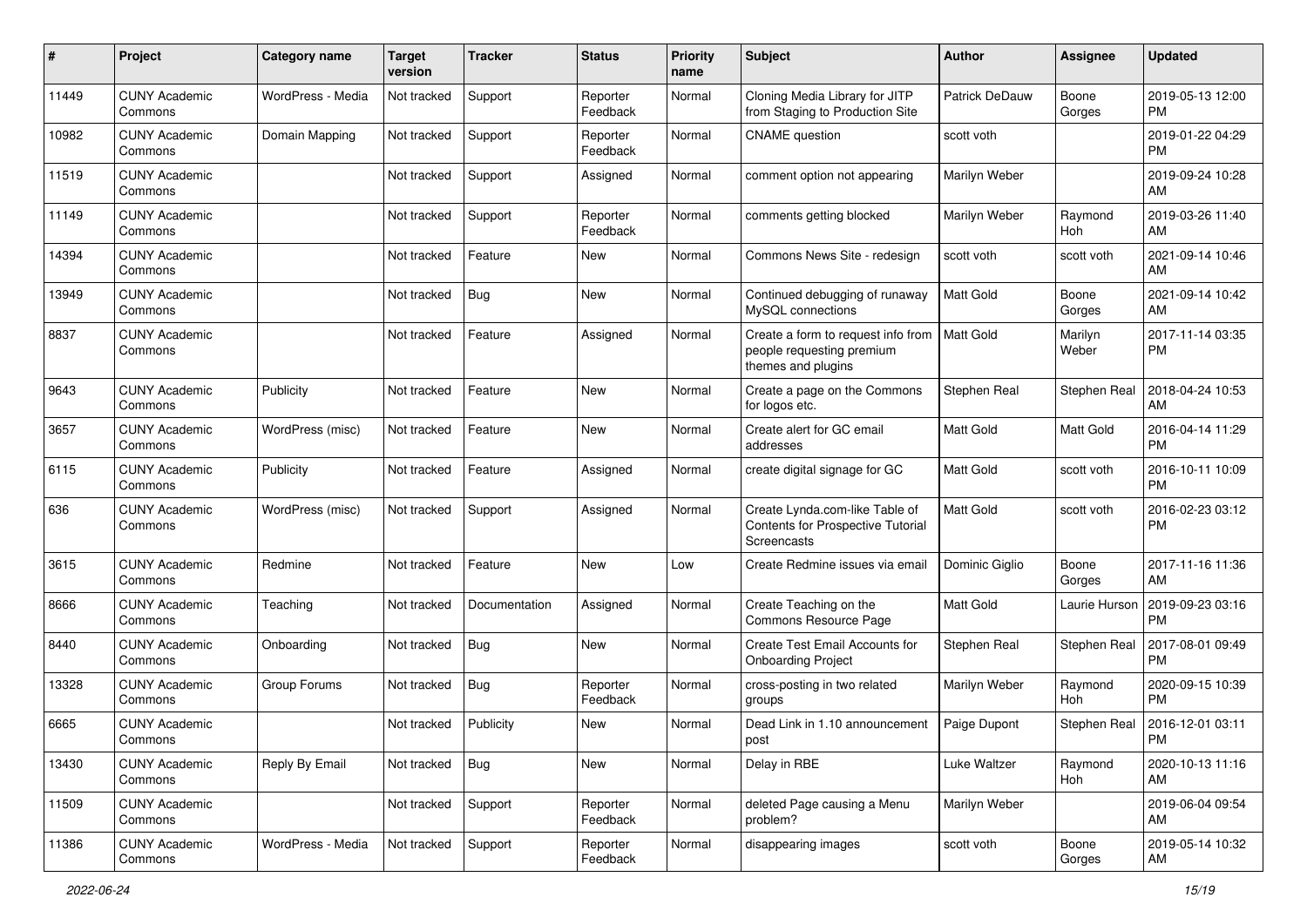| #     | Project                         | <b>Category name</b>     | <b>Target</b><br>version | <b>Tracker</b> | <b>Status</b>        | <b>Priority</b><br>name | Subject                                                                                                                                      | Author                 | <b>Assignee</b>       | <b>Updated</b>                |
|-------|---------------------------------|--------------------------|--------------------------|----------------|----------------------|-------------------------|----------------------------------------------------------------------------------------------------------------------------------------------|------------------------|-----------------------|-------------------------------|
| 11493 | <b>CUNY Academic</b><br>Commons | Domain Mapping           | Not tracked              | Support        | Reporter<br>Feedback | Normal                  | Domain Mapping Request - Talia<br>Schaffer                                                                                                   | scott voth             | Matt Gold             | 2019-08-06 08:39<br>AM        |
| 7928  | <b>CUNY Academic</b><br>Commons | Group Forums             | Not tracked              | Bug            | New                  | Normal                  | Duplicate Forum post                                                                                                                         | Luke Waltzer           | Raymond<br><b>Hoh</b> | 2017-04-11 09:27<br>PМ        |
| 12198 | <b>CUNY Academic</b><br>Commons |                          | Not tracked              | <b>Bug</b>     | Reporter<br>Feedback | Normal                  | Duplicate listing in My Sites                                                                                                                | Tom Harbison           |                       | 2019-12-09 05:50<br>РM        |
| 9015  | <b>CUNY Academic</b><br>Commons | Groups (misc)            | Not tracked              | Outreach       | Assigned             | Normal                  | Email group admins the email<br>addresses of their groups                                                                                    | Matt Gold              | <b>Matt Gold</b>      | 2018-01-02 09:54<br>AM        |
| 12382 | <b>CUNY Academic</b><br>Commons | Membership               | Not tracked              | Support        | New                  | Normal                  | Email request change                                                                                                                         | Marilyn Weber          | Marilyn<br>Weber      | 2020-02-06 12:56<br><b>PM</b> |
| 11120 | <b>CUNY Academic</b><br>Commons | <b>WordPress Plugins</b> | Not tracked              | <b>Bug</b>     | Reporter<br>Feedback | Normal                  | Events Manager Events Not<br>Showing Up                                                                                                      | Mark Webb              |                       | 2019-02-27 04:10<br>РM        |
| 14398 | <b>CUNY Academic</b><br>Commons |                          | Not tracked              | Support        | Reporter<br>Feedback | Normal                  | Events plug-in notification<br>problem                                                                                                       | Marilyn Weber          |                       | 2021-05-11 11:21<br>AM        |
| 6298  | <b>CUNY Academic</b><br>Commons | <b>User Experience</b>   | Not tracked              | Design/UX      | Assigned             | Normal                  | Examine data from survey                                                                                                                     | Matt Gold              | Margaret<br>Galvan    | 2016-10-14 12:16<br>PM        |
| 4235  | <b>CUNY Academic</b><br>Commons |                          | Not tracked              | Design/UX      | Assigned             | Normal                  | Explore user experience around<br>comments on forum topics vs<br>docs                                                                        | Matt Gold              | Samantha<br>Raddatz   | 2015-07-21 10:23<br>AM        |
| 15210 | <b>CUNY Academic</b><br>Commons | Analytics                | Not tracked              | Design/UX      | <b>New</b>           | Normal                  | Google Analytics improvements                                                                                                                | Colin McDonald         | Boone<br>Gorges       | 2022-05-24 10:47<br>AM        |
| 11879 | <b>CUNY Academic</b><br>Commons |                          | Not tracked              | <b>Bug</b>     | New                  | Normal                  | Hypothesis comments appearing<br>on multiple, different pdfs across<br>blogs                                                                 | Laurie Hurson          | Laurie Hurson         | 2019-09-19 02:39<br>РM        |
| 11556 | <b>CUNY Academic</b><br>Commons | Courses                  | Not tracked              | Bug            | Reporter<br>Feedback | Normal                  | Instructor name given in course<br>listing                                                                                                   | Tom Harbison           |                       | 2019-06-25 04:12<br><b>PM</b> |
| 9908  | <b>CUNY Academic</b><br>Commons |                          | Not tracked              | Feature        | New                  | Normal                  | Is it possible to send email<br>updates to users (or an email<br>address not on the list) for only a<br>single page AFTER being<br>prompted? | <b>Michael Shields</b> | scott voth            | 2018-06-11 01:34<br><b>PM</b> |
| 3565  | <b>CUNY Academic</b><br>Commons | My Commons               | Not tracked              | Documentation  | <b>New</b>           | Normal                  | Load Newest inconsistencies                                                                                                                  | Chris Stein            | scott voth            | 2015-11-09 01:16<br>РM        |
| 5679  | <b>CUNY Academic</b><br>Commons | Analytics                | Not tracked              | Feature        | New                  | Normal                  | Logged In Users for GA                                                                                                                       | Valerie Townsend       | Valerie<br>Townsend   | 2016-06-11 09:49<br>AM        |
| 6995  | <b>CUNY Academic</b><br>Commons | Home Page                | Not tracked              | Bug            | Assigned             | Normal                  | member filter on homepage not<br>working                                                                                                     | Matt Gold              | Raymond<br>Hoh        | 2016-12-11 09:46<br><b>PM</b> |
| 10794 | <b>CUNY Academic</b><br>Commons | Performance              | Not tracked              | Bug            | New                  | Normal                  | Memcached connection<br>occasionally breaks                                                                                                  | Boone Gorges           | Boone<br>Gorges       | 2018-12-06 03:30<br>PM        |
| 10839 | <b>CUNY Academic</b><br>Commons | About page               | Not tracked              | Support        | New                  | Normal                  | <b>Mission Statement Needs</b><br>Revision                                                                                                   | scott voth             | Matt Gold             | 2018-12-26 10:58<br>AM        |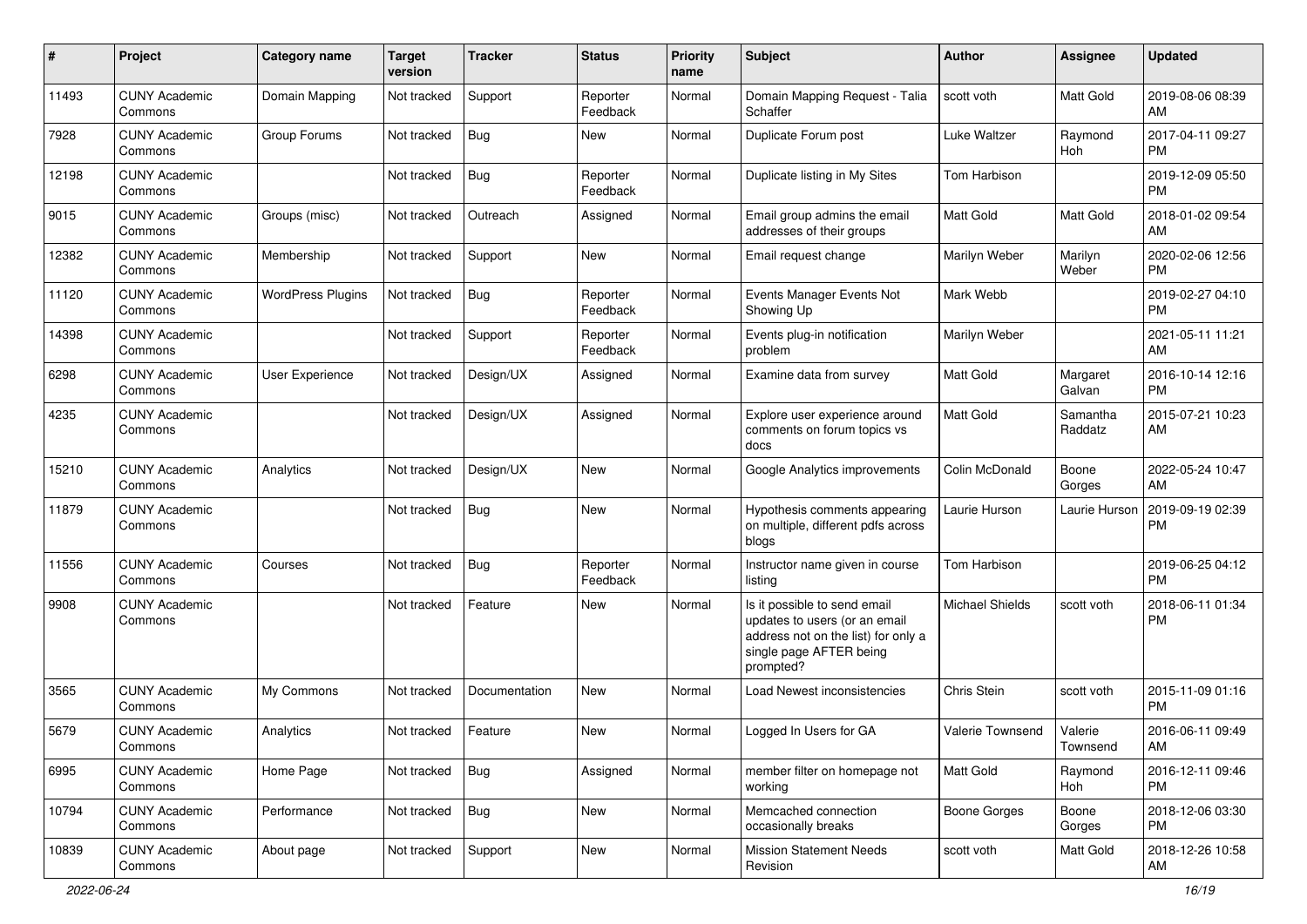| #     | Project                         | <b>Category name</b> | <b>Target</b><br>version | <b>Tracker</b> | <b>Status</b>        | Priority<br>name | <b>Subject</b>                                                         | <b>Author</b>       | <b>Assignee</b>       | <b>Updated</b>                |
|-------|---------------------------------|----------------------|--------------------------|----------------|----------------------|------------------|------------------------------------------------------------------------|---------------------|-----------------------|-------------------------------|
| 11883 | <b>CUNY Academic</b><br>Commons | Help/Codex           | Not tracked              | Support        | <b>New</b>           | Normal           | Need Embedding Help Page<br>Update (Tableau)                           | Anthony Wheeler     | scott voth            | 2019-09-24 08:49<br>AM        |
| 4972  | <b>CUNY Academic</b><br>Commons | Analytics            | Not tracked              | Bug            | <b>New</b>           | Normal           | <b>Newsletter Analytics</b>                                            | Stephen Real        | Matt Gold             | 2015-12-09 12:54<br><b>PM</b> |
| 10678 | <b>CUNY Academic</b><br>Commons |                      | Not tracked              | <b>Bug</b>     | Reporter<br>Feedback | High             | Newsletter Plugin Not Sending<br><b>Out Newsletters</b>                | Mark Webb           | Boone<br>Gorges       | 2019-09-16 09:38<br><b>PM</b> |
| 10262 | <b>CUNY Academic</b><br>Commons |                      | Not tracked              | <b>Bug</b>     | Reporter<br>Feedback | Normal           | Newsletter Plugin: Broken Image<br>at Bottom of All Newsletters        | Mark Webb           | Raymond<br><b>Hoh</b> | 2018-08-30 05:17<br><b>PM</b> |
| 12436 | <b>CUNY Academic</b><br>Commons |                      | Not tracked              | Bug            | Assigned             | Normal           | Nightly system downtime                                                | <b>Boone Gorges</b> |                       | 2020-08-01 09:30<br>AM        |
| 12004 | <b>CUNY Academic</b><br>Commons |                      | Not tracked              | Support        | Reporter<br>Feedback | Normal           | Notifications for spam blog<br>comments                                | Gina Cherry         | Raymond<br><b>Hoh</b> | 2019-11-01 12:05<br><b>PM</b> |
| 5317  | <b>CUNY Academic</b><br>Commons | <b>Group Blogs</b>   | Not tracked              | <b>Bug</b>     | Reporter<br>Feedback | Normal           | Notifications of New Post Didn't<br>Come                               | <b>Luke Waltzer</b> | Samantha<br>Raddatz   | 2016-03-21 10:41<br><b>PM</b> |
| 14475 | <b>CUNY Academic</b><br>Commons |                      | Not tracked              | Publicity      | <b>New</b>           | Normal           | <b>OER Showcase Page</b>                                               | Laurie Hurson       | Laurie Hurson         | 2021-09-14 10:46<br>AM        |
| 8976  | <b>CUNY Academic</b><br>Commons | Reply By Email       | Not tracked              | Feature        | Assigned             | Normal           | Package RBE new topics<br>posting?                                     | <b>Matt Gold</b>    | Raymond<br>Hoh        | 2017-12-04 02:34<br><b>PM</b> |
| 14074 | <b>CUNY Academic</b><br>Commons | WordPress (misc)     | Not tracked              | Support        | Reporter<br>Feedback | Normal           | page password protection<br>problem                                    | Marilyn Weber       |                       | 2021-03-02 11:03<br>AM        |
| 8607  | <b>CUNY Academic</b><br>Commons |                      | Not tracked              | Support        | <b>New</b>           | Normal           | Paypal?                                                                | Marilyn Weber       | <b>Matt Gold</b>      | 2018-05-15 01:37<br><b>PM</b> |
| 2612  | <b>CUNY Academic</b><br>Commons |                      | Not tracked              | Publicity      | Assigned             | Normal           | Pinterest site for the Commons                                         | local admin         | Sarah<br>Morgano      | 2016-03-04 11:19<br>AM        |
| 14629 | <b>CUNY Academic</b><br>Commons |                      | Not tracked              | Bug            | Reporter<br>Feedback | Normal           | Possible Post Order Bug?                                               | Syelle Graves       |                       | 2021-09-14 10:47<br>AM        |
| 3524  | <b>CUNY Academic</b><br>Commons | Documentation        | Not tracked              | Documentation  | Assigned             | Normal           | Post describing all you can do<br>when starting up a new<br>blog/group | Matt Gold           | scott voth            | 2014-10-04 12:56<br><b>PM</b> |
| 11771 | <b>CUNY Academic</b><br>Commons |                      | Not tracked              | Support        | Reporter<br>Feedback | Normal           | post displays in sections                                              | Marilyn Weber       |                       | 2019-08-20 10:34<br>AM        |
| 13912 | <b>CUNY Academic</b><br>Commons |                      | Not tracked              | Feature        | Hold                 | Low              | posting "missed schedule"                                              | Marilyn Weber       |                       | 2021-02-23 10:46<br>AM        |
| 4986  | <b>CUNY Academic</b><br>Commons | ZenDesk              | Not tracked              | Support        | Assigned             | Normal           | Prepare documentation for<br>Zendesk re web widget                     | Matt Gold           | Samantha<br>Raddatz   | 2016-02-25 03:09<br><b>PM</b> |
| 14900 | <b>CUNY Academic</b><br>Commons |                      | Not tracked              | Support        | Reporter<br>Feedback | Normal           | previous theme?                                                        | Marilyn Weber       |                       | 2021-10-25 10:31<br>AM        |
| 13286 | <b>CUNY Academic</b><br>Commons |                      | Not tracked              | Support        | <b>New</b>           | Normal           | problem connecting with<br>WordPress app                               | Marilyn Weber       | Raymond<br>Hoh        | 2020-09-08 11:16<br>AM        |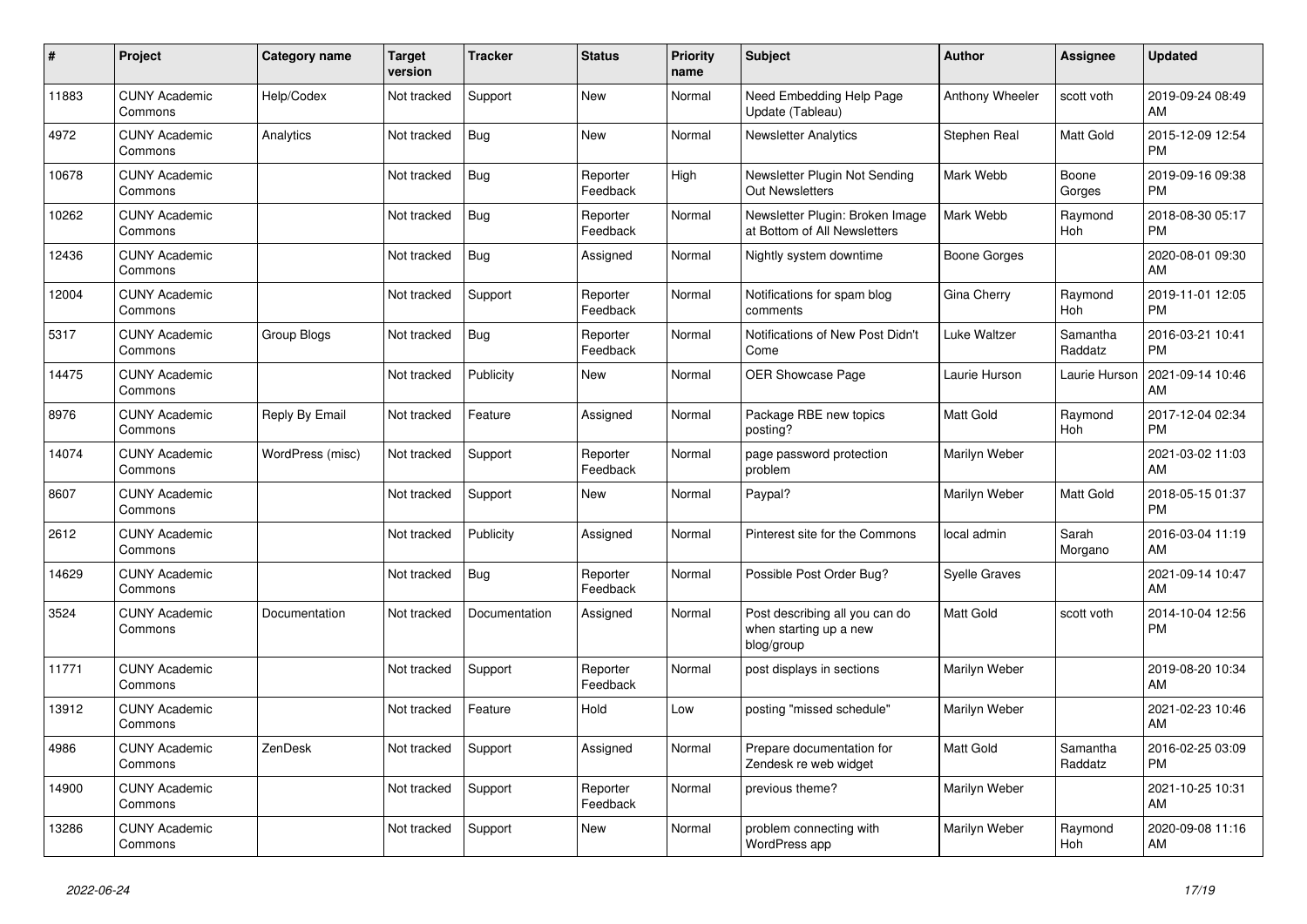| #     | Project                         | <b>Category name</b>           | <b>Target</b><br>version | <b>Tracker</b> | <b>Status</b>        | <b>Priority</b><br>name | Subject                                                                                       | Author                  | <b>Assignee</b>      | <b>Updated</b>                |
|-------|---------------------------------|--------------------------------|--------------------------|----------------|----------------------|-------------------------|-----------------------------------------------------------------------------------------------|-------------------------|----------------------|-------------------------------|
| 9060  | <b>CUNY Academic</b><br>Commons | Commons In A Box               | Not tracked              | <b>Bug</b>     | Hold                 | Normal                  | Problems with CBox image library<br>upload                                                    | Lisa Rhody              | Raymond<br>Hoh       | 2018-01-10 03:26<br><b>PM</b> |
| 14842 | <b>CUNY Academic</b><br>Commons |                                | Not tracked              | Support        | Reporter<br>Feedback | Normal                  | Question about widgets and block<br>editor                                                    | Gina Cherry             |                      | 2021-10-06 03:01<br><b>PM</b> |
| 8991  | <b>CUNY Academic</b><br>Commons | Reply By Email                 | Not tracked              | <b>Bug</b>     | Hold                 | Normal                  | RBE duplicate email message<br>issue                                                          | Matt Gold               | Raymond<br>Hoh       | 2018-02-18 08:53<br><b>PM</b> |
| 3369  | <b>CUNY Academic</b><br>Commons | Reply By Email                 | Not tracked              | Outreach       | Hold                 | Normal                  | Release reply by email to WP<br>plugin directory                                              | Matt Gold               | Raymond<br>Hoh       | 2016-03-01 12:46<br><b>PM</b> |
| 8902  | <b>CUNY Academic</b><br>Commons | Design                         | Not tracked              | Feature        | Assigned             | Normal                  | Report back on research on<br><b>BuddyPress themes</b>                                        | <b>Matt Gold</b>        | <b>Michael Smith</b> | 2017-11-10 12:31<br>PM        |
| 9979  | <b>CUNY Academic</b><br>Commons | <b>Email Notifications</b>     | Not tracked              | <b>Bug</b>     | Reporter<br>Feedback | Normal                  | Reports of slow email activation<br>emails                                                    | <b>Matt Gold</b>        | Boone<br>Gorges      | 2018-08-29 09:40<br><b>PM</b> |
| 9420  | <b>CUNY Academic</b><br>Commons | cuny.is                        | Not tracked              | Feature        | New                  | Normal                  | Request for http://cuny.is/streams                                                            | Raffi<br>Khatchadourian | Marilyn<br>Weber     | 2018-04-02 10:08<br>AM        |
| 4070  | <b>CUNY Academic</b><br>Commons | Analytics                      | Not tracked              | Support        | Assigned             | Normal                  | Request for JITP site analytics                                                               | Matt Gold               | Seth Persons         | 2016-02-23 03:09<br><b>PM</b> |
| 12247 | <b>CUNY Academic</b><br>Commons | Publicity                      | Not tracked              | Support        | New                  | Normal                  | <b>Screenshot of First Commons</b><br>Homepage                                                | scott voth              | scott voth           | 2020-01-14 12:08<br><b>PM</b> |
| 3230  | <b>CUNY Academic</b><br>Commons | Internal Tools and<br>Workflow | Not tracked              | Feature        | Assigned             | High                    | Scripts for quicker<br>provisioning/updating of<br>development environments                   | Boone Gorges            | Boone<br>Gorges      | 2016-01-26 04:54<br><b>PM</b> |
| 11077 | <b>CUNY Academic</b><br>Commons | Events                         | Not tracked              | Feature        | Reporter<br>Feedback | Normal                  | Show event category description<br>in event list view                                         | Raffi<br>Khatchadourian |                      | 2019-02-12 10:38<br><b>PM</b> |
| 12484 | <b>CUNY Academic</b><br>Commons |                                | Not tracked              | Support        | Reporter<br>Feedback | Normal                  | Sign up Code for COIL Course<br>starting in March                                             | Laurie Hurson           | Matt Gold            | 2020-03-02 02:26<br><b>PM</b> |
| 12328 | <b>CUNY Academic</b><br>Commons |                                | Not tracked              | Support        | New                  | Normal                  | Sign up Code for Non-CUNY<br>Faculty                                                          | Laurie Hurson           |                      | 2020-01-28 10:25<br>AM        |
| 12438 | <b>CUNY Academic</b><br>Commons | Courses                        | Not tracked              | <b>Bug</b>     | New                  | Normal                  | Site appearing twice                                                                          | Laurie Hurson           | Boone<br>Gorges      | 2020-02-18 01:34<br><b>PM</b> |
| 12360 | <b>CUNY Academic</b><br>Commons | <b>WordPress Themes</b>        | Not tracked              | <b>Bug</b>     | Reporter<br>Feedback | Normal                  | site just says "DANTE We are<br>currently in maintenance mode,<br>please check back shortly." | Marilyn Weber           |                      | 2020-02-04 12:13<br><b>PM</b> |
| 15816 | <b>CUNY Academic</b><br>Commons |                                | Not tracked              | Support        | New                  | Normal                  | slow loading at SPS                                                                           | Marilyn Weber           |                      | 2022-04-05 01:26<br>PM        |
| 15242 | <b>CUNY Academic</b><br>Commons | Performance                    | Not tracked              | Bug            | Reporter<br>Feedback | Normal                  | Slugist site                                                                                  | Raffi<br>Khatchadourian | Boone<br>Gorges      | 2022-02-07 11:14<br>AM        |
| 2175  | <b>CUNY Academic</b><br>Commons | WordPress (misc)               | Not tracked              | Support        | Assigned             | Normal                  | Subscibe 2 vs. Jetpack<br>subscription options                                                | local admin             | Matt Gold            | 2016-01-26 04:58<br>PM        |
| 5298  | <b>CUNY Academic</b><br>Commons |                                | Not tracked              | Publicity      | New                  | Normal                  | Survey Pop-Up Text                                                                            | Samantha Raddatz        | Samantha<br>Raddatz  | 2016-03-22 12:27<br><b>PM</b> |